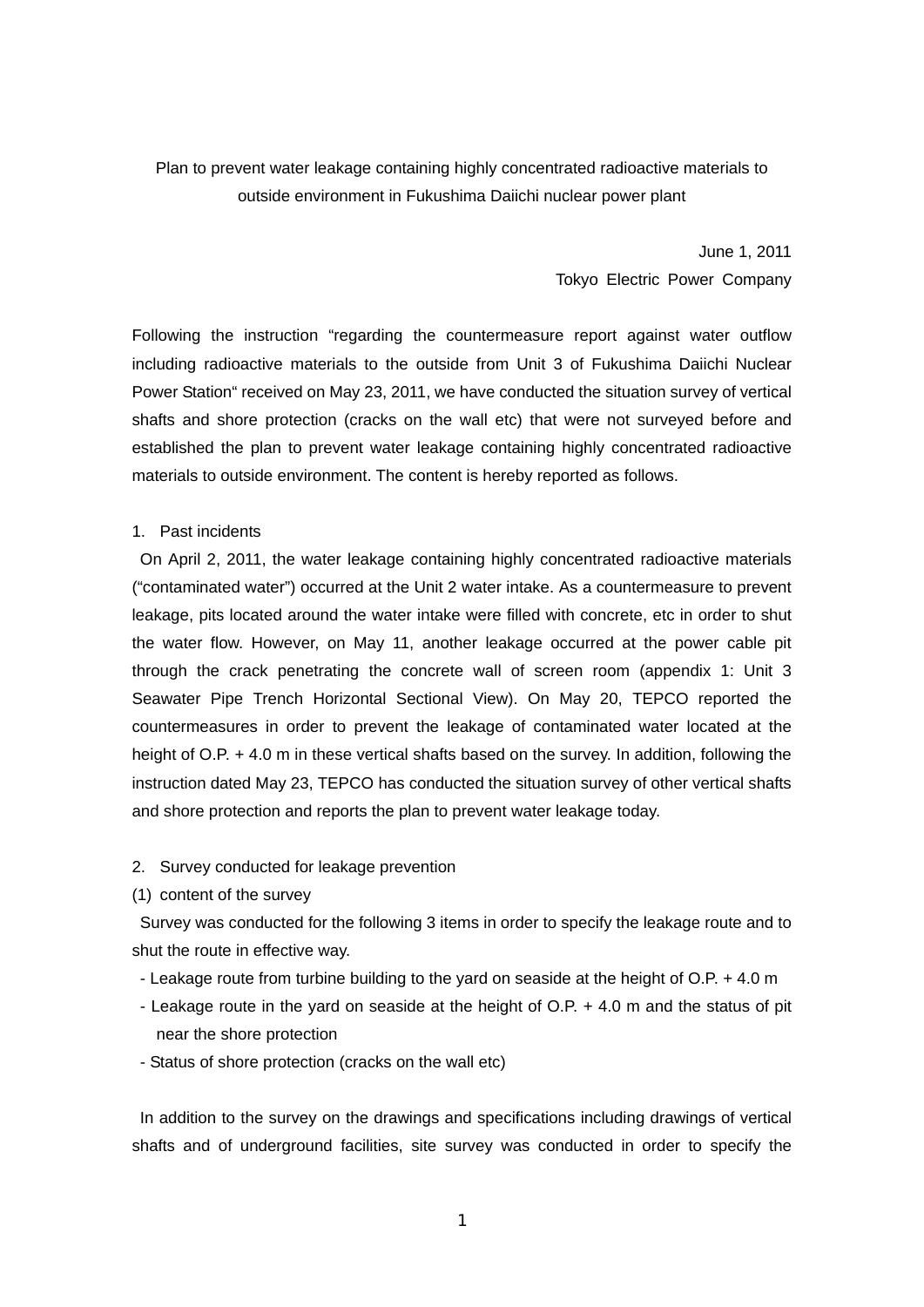leakage route which may not be specified in the drawings. Part of the drawings stored in the library located at main office building of the power plant could not be carried out due to the possible collapse of the building by aftershocks and the entry restriction because of the high radiation dose. Therefore, the information that was not confirmed by the drawings was supplemented by conducting interview with our employee with sufficient site knowledge.

Survey content in each survey location is summarized as follows.

a. Survey for Leakage route from turbine building to the yard on seaside at the height of  $OP + 4.0 m$ 

Survey of the shafts and pipes connected to the underground floor of turbine building below the height of O.P. + 4.0 m was conducted using building design drawings in order to specify the leakage route from turbine building, where the contaminated water accumulates, to the yard on seaside at the height of O.P. + 4.0 m

b. Survey for leakage route in the yard on seaside at the height of O.P. + 4.0 m and the status of pit near the shore protection

Regarding the leakage route specified in a., the height above the sea level of vertical shafts, shafts, pipes and pits were confirmed in order to specify the potential leakage route reaching to the vicinity of screen pump room. In addition, leakage route and status of pits near the shore protection were surveyed. As a result, several pits were selected to close and shut the leakage route in effective manner.

The following site survey was conducted at the same time.

- Site survey period: from May 13 to May 15, from May 23 to May 25, 2011
- Site survey location: the yard on seaside at the height of O.P. + 4.0 m
- Site survey conductors: TEPCO employee, employee of other companies
- Site survey content: kinds of pits, depth, existence of debris and water

From May 13 to 15, reacting to the leakage found on May 11, survey was mainly conducted for the pits located near the leakage route, the vicinity of screen pump room, and pits near the shore protection. Survey was also conducted for the pits which were not on the drawings but were confirmed during the site survey.

From May 23 to 25, survey for the implementation of construction work to close the leakage route was conducted. The existence of debris in the area from seawater pipe trench, through which contaminated water was estimated to flow in, to power cable trench was surveyed as well (appendix 2: Layout photo of surveyed pits).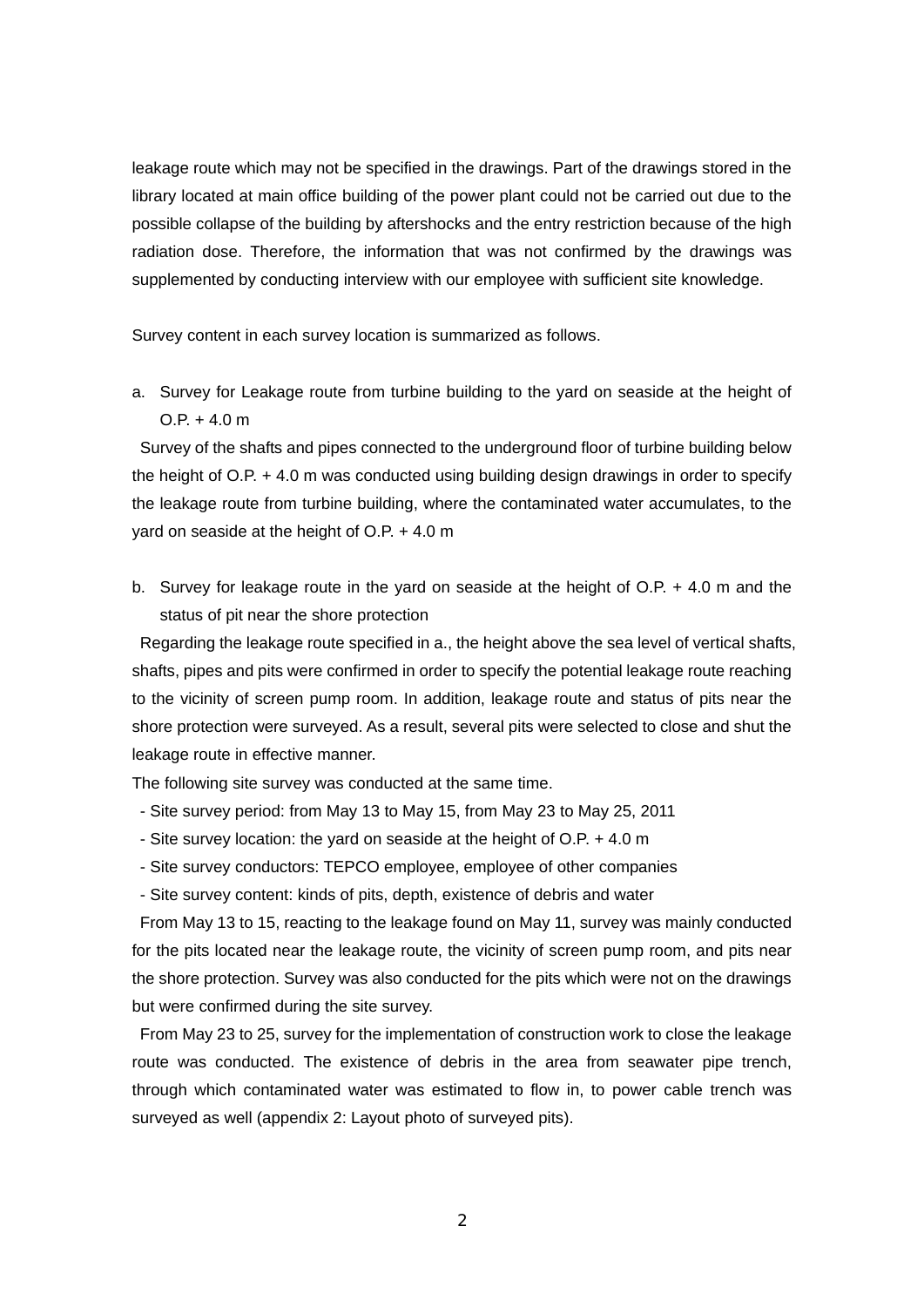c. Survey for status of shore protection (cracks on the wall etc)

Survey was conducted as follows:

- Site survey period: from May 24 to May 26

 - Site survey location: open channel for water intake of Unit 1 to 4 in shore protection (appendix 3: Surveyed locations at shore protection)

- Site survey conductors: TEPCO employee

 - Site survey content: visual survey from the shore protection was conducted for the top of the steel sheet pile

Survey was conducted in order to find water leakage through the cracks caused by the earthquake above the seawater.

(2) result of the survey

a. Result of survey for leakage route from turbine building to the yard on seaside at the height of  $O.P. + 4.0 m$ 

It was confirmed by the drawings that shafts and pipes connected to the underground floor of turbine building below the height of O.P. + 4.0 m were seawater pipe trench, power cable trench, and multi pipe conduits (appendix 4: Duct penetrating turbine building). Also their bottom level was confirmed using drawings (appendix 5: Location map of trenches and pipe lines on sea side, appendix 6: Cross sectional view of trenches and pipe lines on sea side, appendix 7: Trench on the east side of turbine building).

As a result of survey in Unit 1, it was confirmed that water will not flow from turbine building to the yard on seaside at the height of O.P. + 4.0 m because both the seawater pipe trench and power cable trench connects to the turbine building at O.P. +10.2m and +7.9m respectively.

Accordingly it was confirmed that the potential leakage route was seawater pipe trench in Unit 2 to 4 (appendix 8: Vertical view of seawater pipe trench).

As a result of survey for the trenches on mountain side (west side) of Unit 1 to 4, it was confirmed that the waste system common pipe trench connecting Unit 1 to 4 and each radiation waste treatment facilities (Rw/B) was the only trench whose connection was located below O.P. + 4.0 m. As such trench becomes vertical shaft and goes up to O.P. + 10.0 m right after the radiation waste treatment facilities, it can not be the leakage route of contaminated water from the turbine building.

b. Result of survey for leakage route in the yard on seaside at the height of O.P. + 4.0 m and the status of pit near the shore protection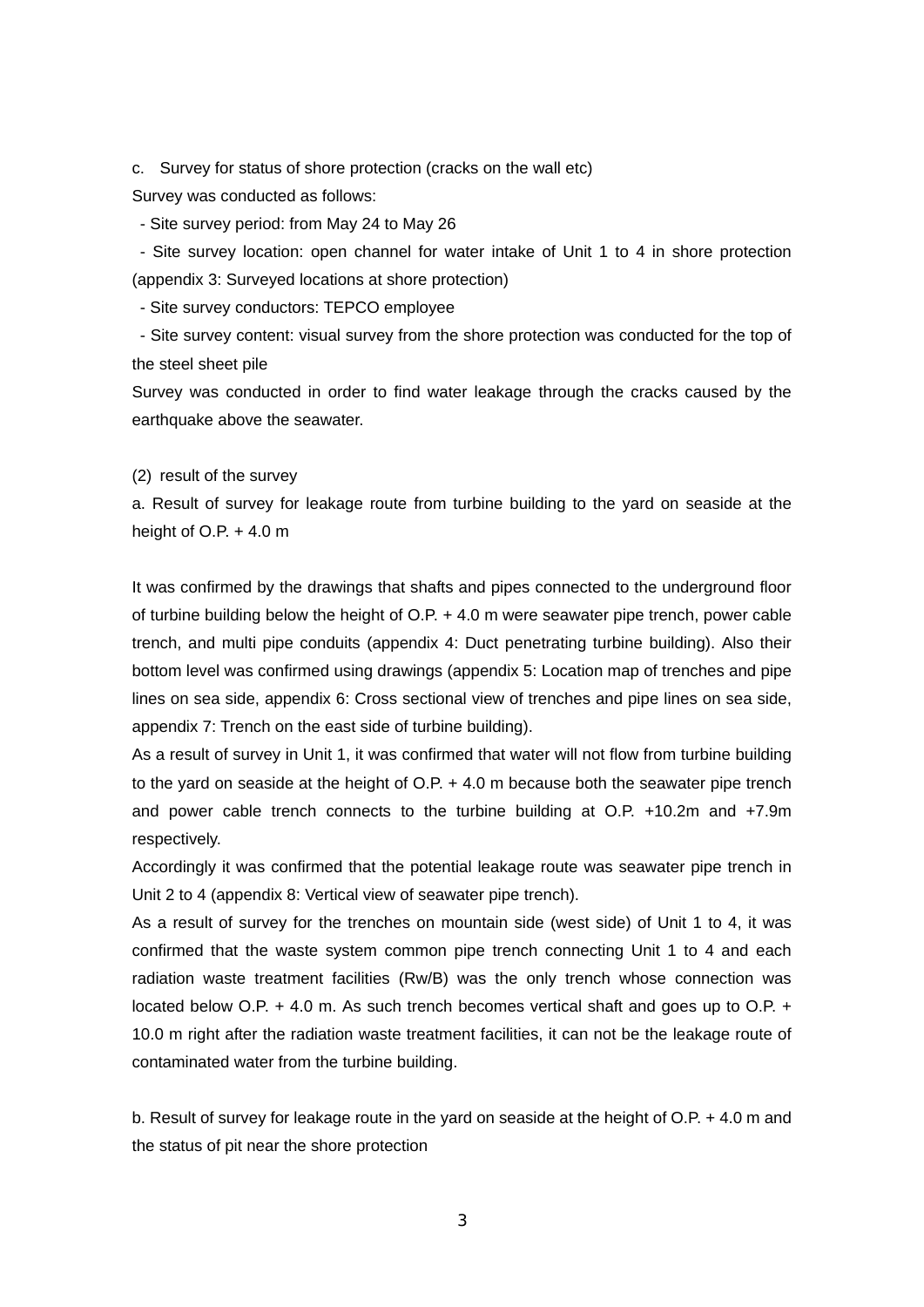As leakage routes in the yard on seaside at the height of O.P. + 4.0 m, the route from seawater pipe trench to power line conduit through power cable trench was specified. The feasibility of closing such route was also confirmed by site survey (appendix 9: Map of survey result of inflow route of radioactive water).

Regarding the pits located near the leakage route and shore protection, in 81 pits in total (74 pits during the survey conducted from May 13 to 15 and 7 pits from May 24 to 26), kinds of pits, depth, existence of debris and water were surveyed(appendix 10: Unit 1 to 4 survey list of yard pit on sea side).

6 pits out of 81 pits were not located in the drawings and were not confirmed by the interview with TEPCO employee. Therefore, it could not be confirmed whether those pits located on the leakage route.

c. Result of survey for status of shore protection (cracks on the wall etc)

A connecting part of steel sheet pile at the south side of Unit 1 screen room was found to be damaged (appendix 11: Protected shore survey result). This damage is considered to be caused by the transformation of connecting part due to the earthquake. While the damaged part locates above the seawater level, water leakage from that part is not found at the moment. It locates near the corner of Unit 1 screen room. No trace of contaminated water was found as no trenches nearby had inflow of contaminated water and radiation dose in the closest pit was low.

3. Plan to prevent water leakage

(1) measures already implemented before this plan

a. closing of vertical shaft of seawater pipe trench in Unit 2 to 4

5 vertical shafts of seawater pipe trench in Unit 2 to 4 were planned to be closed. Closing work in Unit 4 vertical shaft was completed on April 6 and in Unit 2 vertical shaft B on May 9. (appendix 12, 13: Vertical shaft cross sectional view of closed conditions)

As for Unit 2 vertical shaft C, Unit 3 vertical shaft B and C, ordinary closing work was difficult because there was stairs inside the shaft. Therefore, closing was to be conducted at the joint part with power cable trench at the height of O.P. + 4.0 m and opening part at the ground level was also to be closed. Closing work of opening part was completed for Unit 3 vertical shaft B and C on May 26 (appendix 14: Vertical shaft cross sectional view of closed conditions) and will be completed for Unit 2 vertical shaft C on June 2.

b. Closing of pits near the screen pump room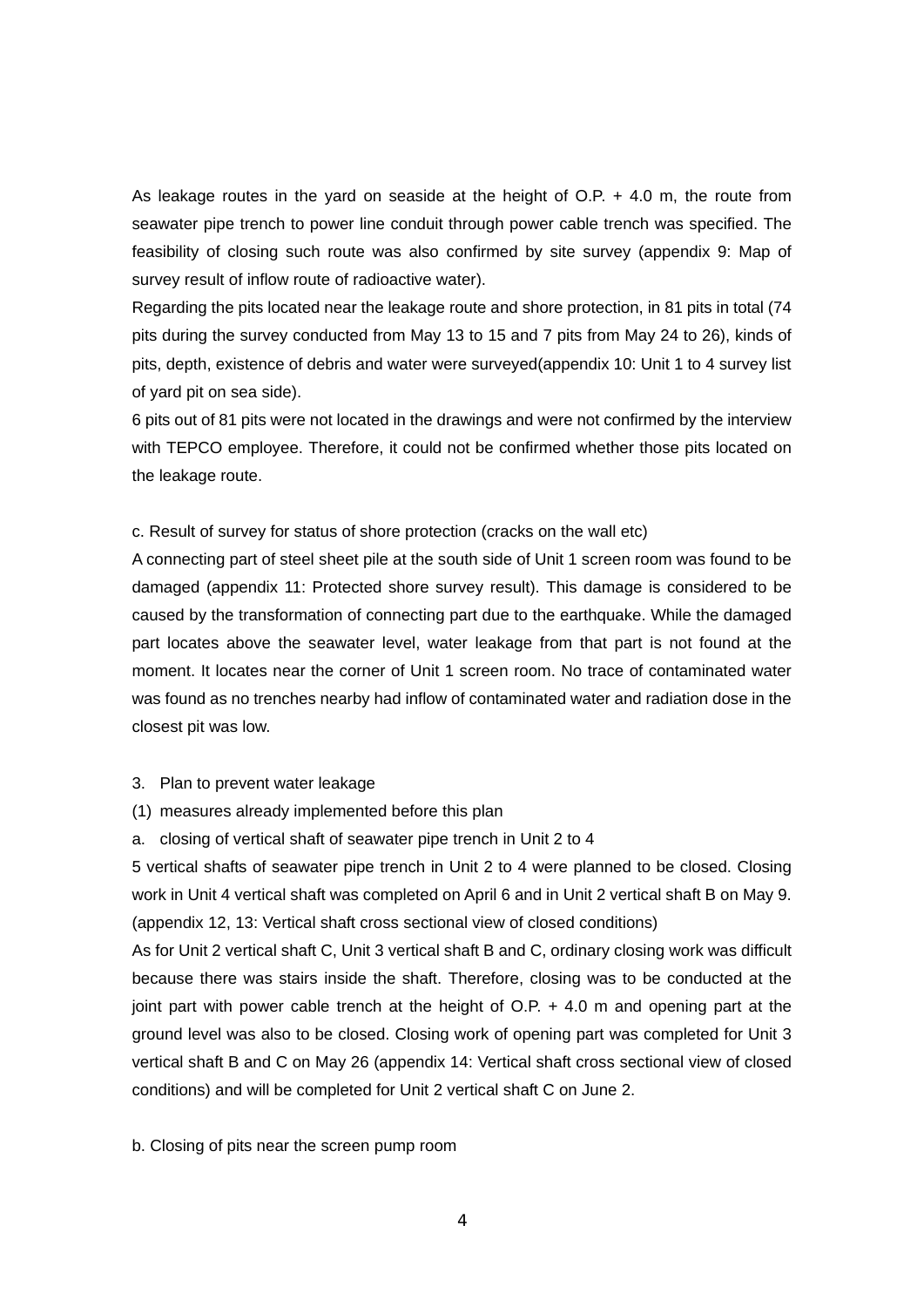All the pits (10 in total) near the screen pump room were closed by May 19 as the leakage from such pits is considered highly likely from the case of Unit 2 and 3.

c. Installation of steel plate in front of screen pump room

A steel plate was installed in front of screen pump room on April 15 in order to prevent dispersion of leaked water. A sliding timber weir was installed in front of the emergency equipment cooling seawater pump room on May 26.

### (2) Content of the plan

As a result of the survey described in 2 above, the leakage route of contaminated water and the status of pits located near the shore protection were confirmed. Based on such result, the plan to prevent contaminated water leakage was established while considering status of debris in the site, distribution of radiation dose, safety of workers, procurement of construction materials, and feasibility of construction work.

The following were the main measures of the plan.

Measure 1: Closing of seawater pipe trench located on the upstream of leakage route. Measure 2: Closing of upstream of power cable trenches which connects to seawater pipe trenches.

Measure 3: Closing of the damaged part in the shore protection

Measure 4: Implementation of dispersion prevention measures in case of another leakage Other measures: in addition to the above, measure will be taken for the contaminated water remaining in the closing trenches.

Regarding the above measures, specific prevention measures described below were planned and implemented.

a. Measure 1: Closing of seawater pipe trench located on the upstream of leakage route. As vertical shaft of seawater pipe trenches in Unit 2 to 4, which are the only potential leakage route from turbine building to the yard on seaside at the height of  $O.P. + 4.0$  m, locates in the upstream of leakage route, closing of such shaft is expected to be quite

effective for shutting the leakage route. Therefore, vertical shafts (5 in total) located at the height of O.P. + 4.0 m will be closed using concrete, etc.

For the part where such work is difficult, closing will be conducted at the joint part (4 in total) with power cable trench at the height of O.P. + 4.0 m.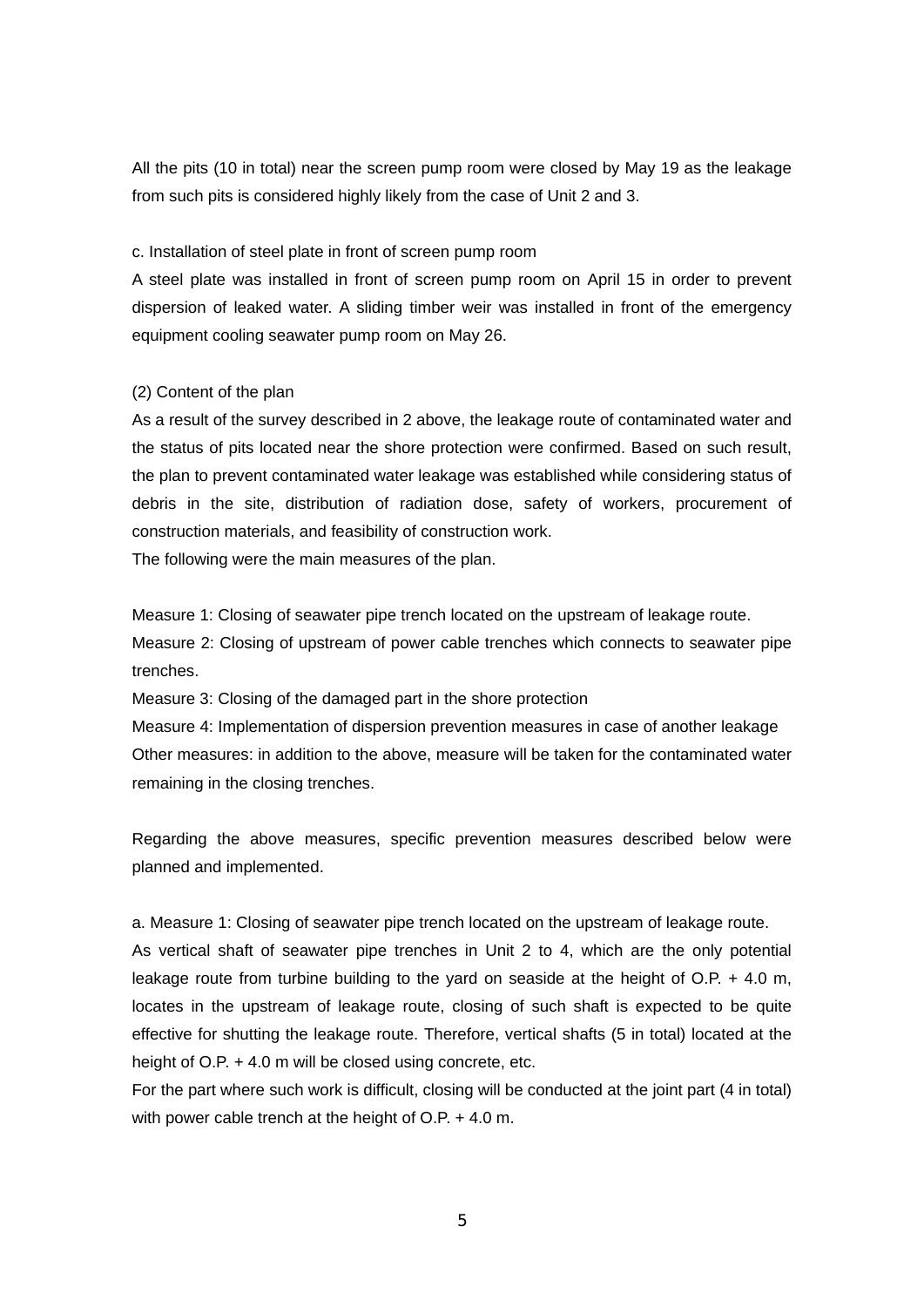b. Measure 2: Closing of upstream of power cable trenches which connects to seawater pipe trenches.

The leakage route is shut by closing multiple pits located on the leakage route at the height of O.P. + 4.0 m. The followings were taken into consideration when selecting the pits to be closed.

- All the pits located on the leakage route are shut in order to shut the leakage route with certainty.
- Pits near the screen pump room are closed immediately as the leakage from such pits is considered highly likely from the case of Unit 2 and 3.
- Pits whose connection parts were not confirmed in the design drawings are closed to make sure.

Among 81 pits confirmed during the survey, 35 pits were selected from the above perspective and will be closed. When establishing the work plan, they are classified into following groups in accordance with the priority.

Measure 2-1: Closing of pits near the screen pump room. This is necessary considering the case of Unit 2 and 3. There are 10 parts in total.

Measure 2-2: Closing of the pits near the pits treated in measure 1. This is to make sure the shutting of leakage route. There are 8 parts in total.

Measure 2-3: Closing of the pits located on the extended path of leakage route and the pits whose route is unknown and possibility of leakage can not be denied. This is to make sure there will be no leakage. There are 17 parts in total.

Based on above, 35 parts in total will be closed by concrete, etc, once the debris is removed and other preparation is completed (appendix 15: Map of plans to closing vertical shafts and pits, appendix 16: Outline of closing pits) In the leakage case of Unit 2, chemicals were injected into rock bed with high water permeability located beneath the power cable conduit in order to prevent water leakage. While closely surveying the damage status of pits and grounds, such measure will be taken as necessary after closing the pits.

c. Measure 3: Closing of the damaged part in the shore protection

The survey described above found that a connecting part of steel sheet pile at the south side of Unit 1 screen room was damaged. However, it is unlikely that contaminated water flows into the sea through this damaged part as there is no trench nearby and other trenches with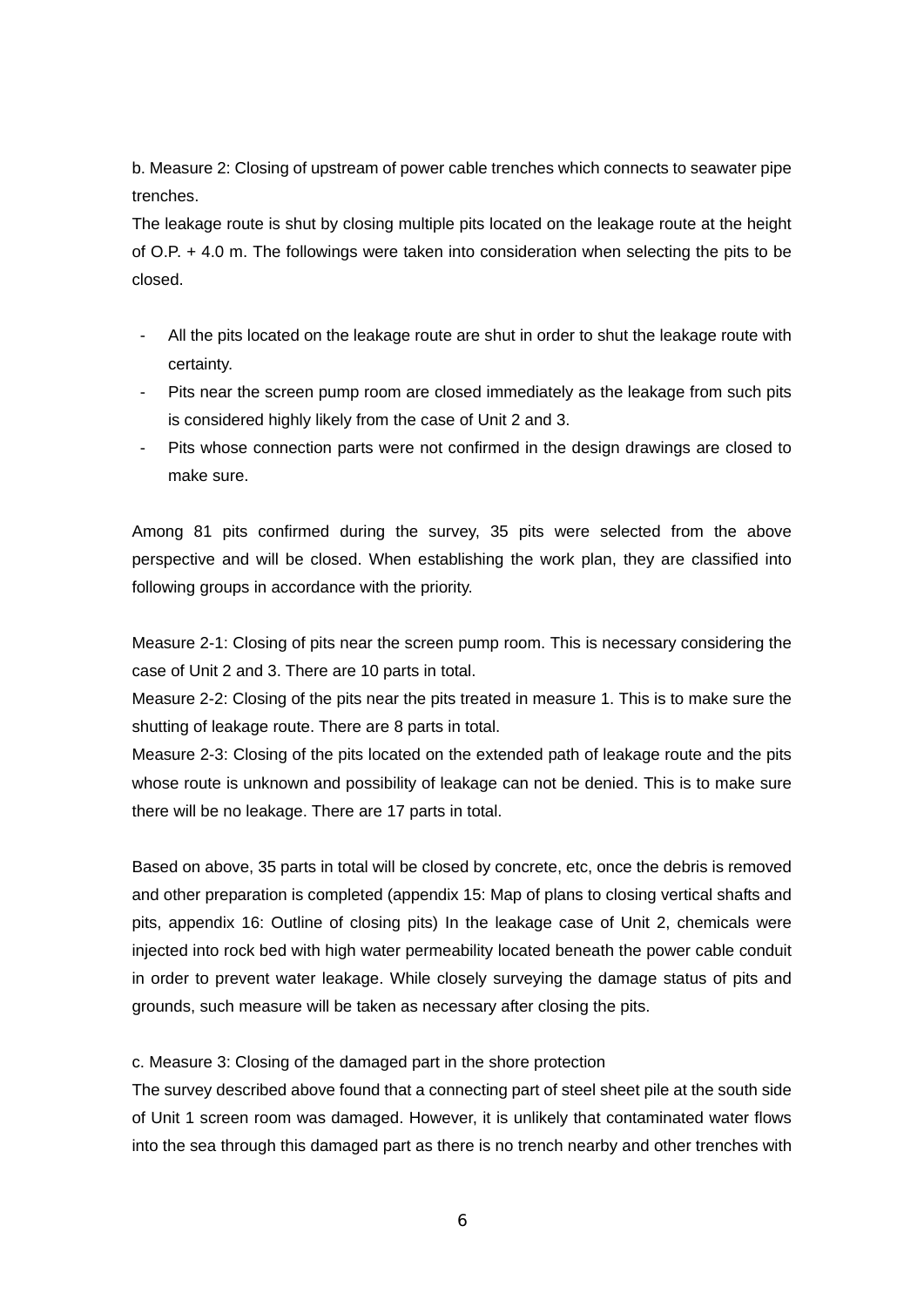potential contaminated water inflow will be closed at the upstream. To make sure, damaged part will be closed using grout materials (appendix 17: Image of repair of damaged shore protection).

d. Measure 4: Implementation of dispersion prevention measures by installing sliding timber weir (partially in progress)

In Unit 2, the steel plate was installed in front of the screen room as a countermeasure to prevent dispersion (implemented on April 15). In addition, in response to the sharp increase of water level in the vertical shaft occurred along with the water transfer in the condenser, sliding timber weir was installed in front of the emergency equipment cooling seawater pump room (implemented on May 26). Such weir will be installed in front of the screen room of Unit 1 to 4 (appendix 18: Dispersion prevention measures (installation of sliding timber weir in front of screen pump house: example of Unit 2)).

(3) Progress status and schedule ahead

a. measure 1: Closing of seawater pipe trench located on the upstream of leakage route.

As of May 31, in Unit 2 to 4, 2 vertical shafts out of 5 were closed. Another 2 were closed at the opening part and remaining 1 will be closed on June 2.

The joint part (4 in total) between seawater pipe trench and power cable trench were all closed by May 30.

b. Measure 2: Closing of upstream of power cable trenches which connects to seawater pipe trenches.

As of May 31, measure 2-1 is completed in all 10 parts. Measure 2-2 is conducted in 3 parts out of 8. Measure 2-3 in 5 parts out of 17.

In summary, measure 1 is completed in all 4 parts. Measure 2 is conducted in 18 parts out of 35. In total, 22 parts out of 35 were closed and remaining 17 are planned to be closed using concrete, etc, by the end of June (appendix 19: Roadmap of closing of vertical shafts and pits).

c. Measure 3: Closing of the damaged part in the shore protection Damaged parts will be closed using grout materials by the middle of June.

d. Implementation of dispersion prevention measures by installing sliding timber weir Manufacturing of weir was initiated from the end of May and weirs are planned to be transferred to the site by mid June and installed by the end of June.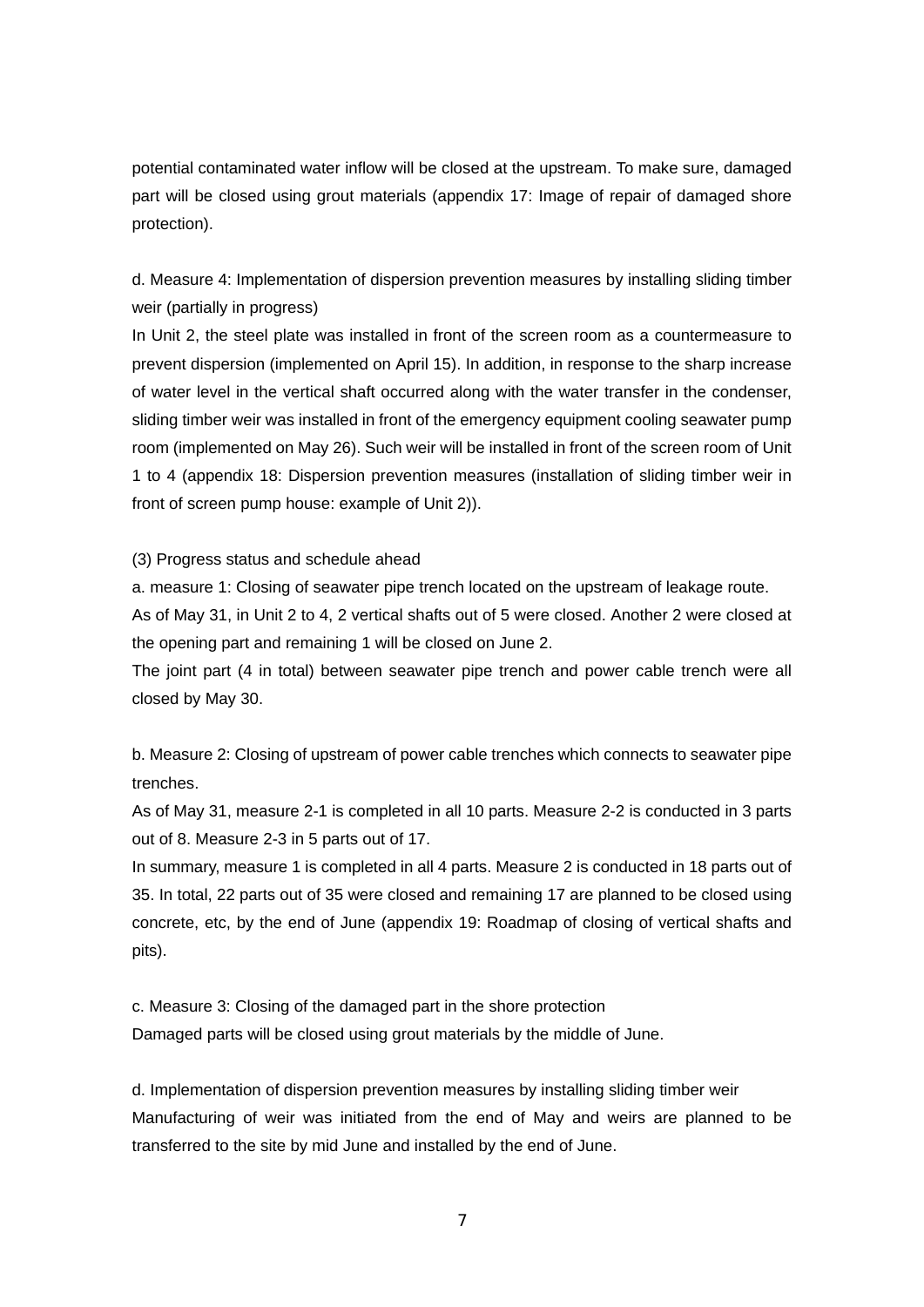#### 4. Other measures

Collection and treatment for the contaminated water remaining in the closing trenches such as seawater pipe trenches will be considered along with the treatment of contaminated water accumulated in the turbine building, etc. Such water will be collected as much as possible and be treated by the treatment facilities located inside the plant site.

**End** 

### Appendix

- Appendix 1: Unit 3 Seawater Pipe Trench Horizontal Sectional View
- Appendix 2: Layout photo of surveyed pits
- Appendix 3: Surveyed locations at shore protection
- Appendix 4: Duct penetrating turbine building
- Appendix 5: Location map of trenches and pipe lines on sea side
- Appendix 6: Cross sectional view of trenches and pipe lines on sea side
- Appendix 7: Trench on the east side of turbine building
- Appendix 8: Vertical view of seawater pipe trench
- Appendix 9: Map of survey result of inflow route of radioactive water
- Appendix 10: Unit 1 to 4 survey list of yard pit on sea side
- Appendix 11: Protected shore survey result
- Appendix 12, 13, 14: Vertical shaft cross sectional view of closed conditions
- Appendix 15: Map of plans to closing vertical shafts and pits
- Appendix 16: Outline of closing pits
- Appendix 17: Image of repair of damaged shore protection
- Appendix 18: Dispersion prevention measures (installation of sliding timber weir in front of
- screen pump house: example of Unit 2)
- Appendix 19: Roadmap of closing of vertical shafts and pits

#### Terms:

In this document, vertical shaft and pit are defined as follows:

Vertical shaft: vertical shaft in the underground with depth of approx. 10 m

Pit: underground facilities with the depth of approx. 1 to 2 m having the structure like a manhole.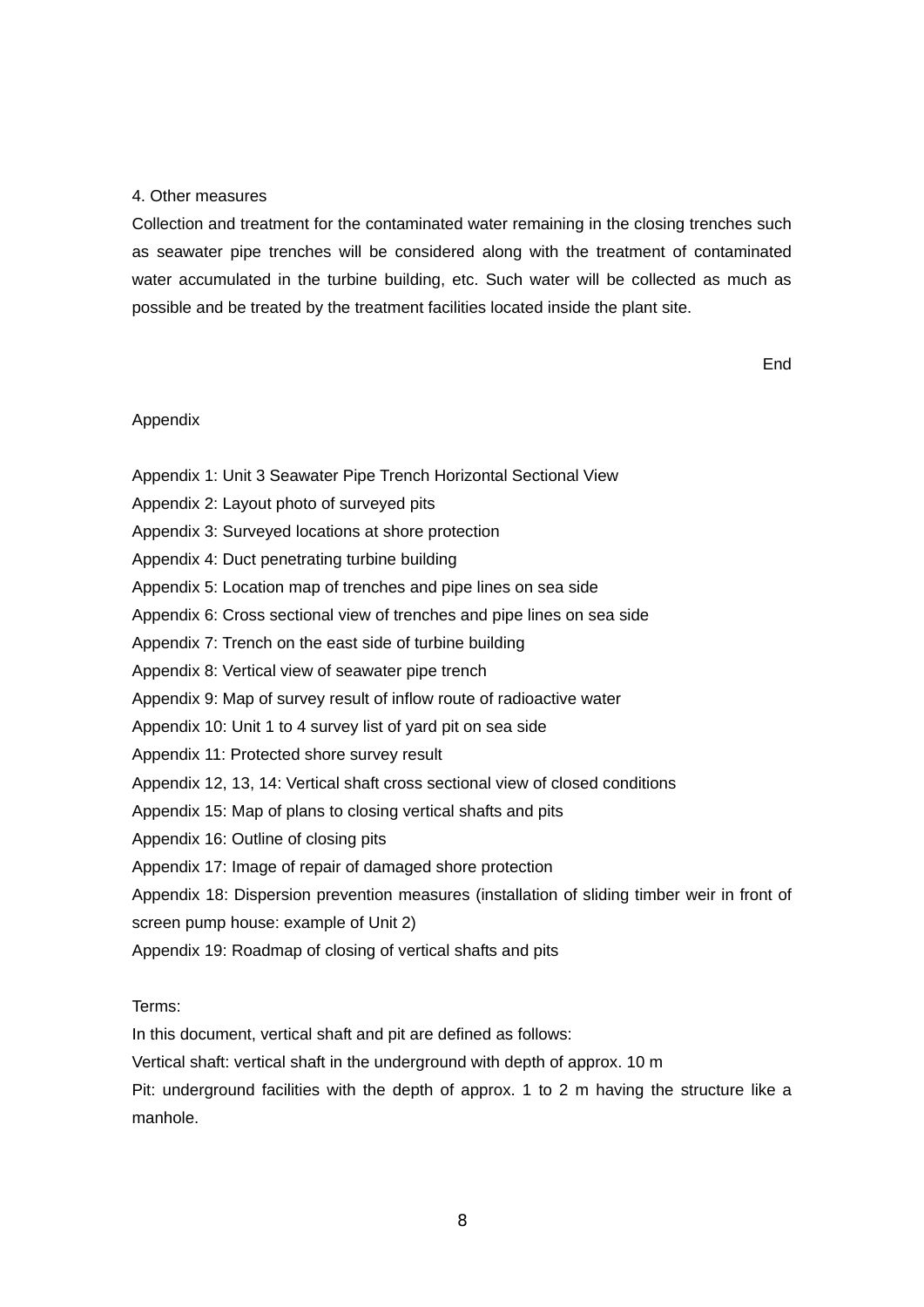

Unit 3 Seawater Pipe Trench Vertical Sectional View (A-A cross-sectional view)

Yard on the ocean side



Unit 3 Seawater Pipe Trench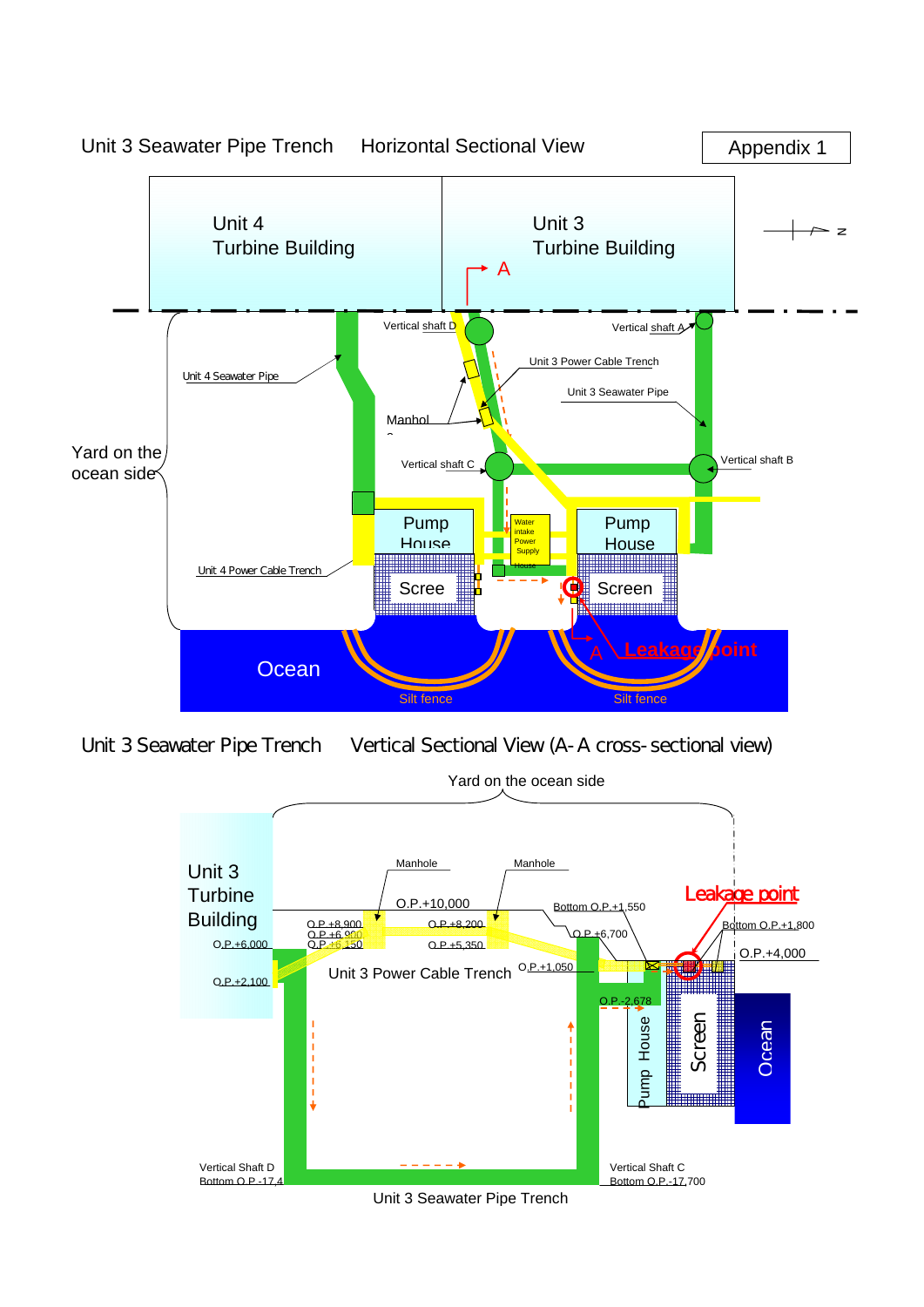

 【Legend】 : From May 13 to May 15, 2011, investigation was conducted at 74 points<sup>\*1)</sup> : From May 23 to 25, 2011, investigation was conducted at 7 points $^{*2)}$ \*1) 7 points out of 81 points in total was excluded in the investigation as they were already shut off. \*2) One point out of 8 points was excluded in the investigation as it was already shut off.

Appendix 2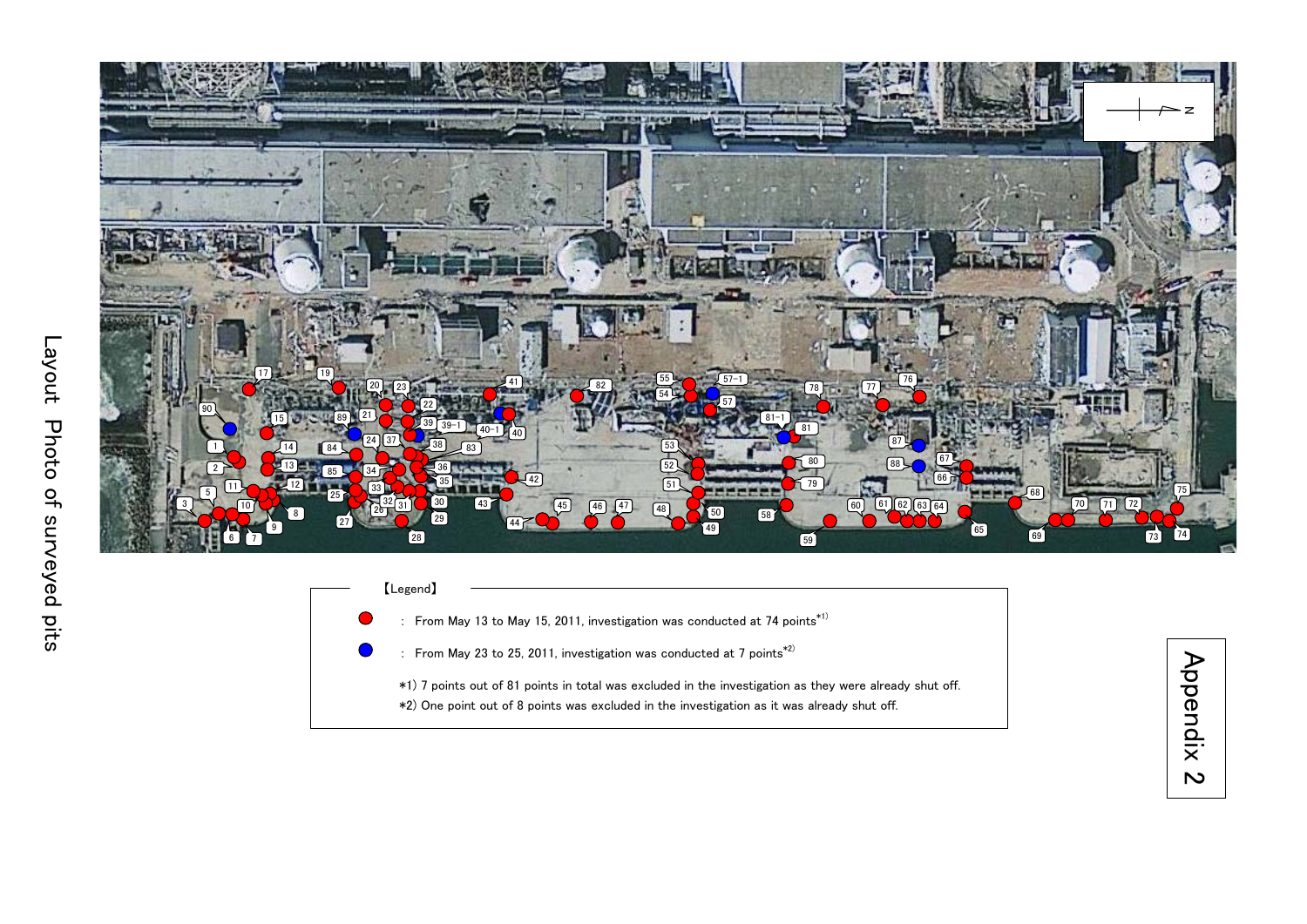Appendix 3



Investigated locations

Surveyed locations at shore protection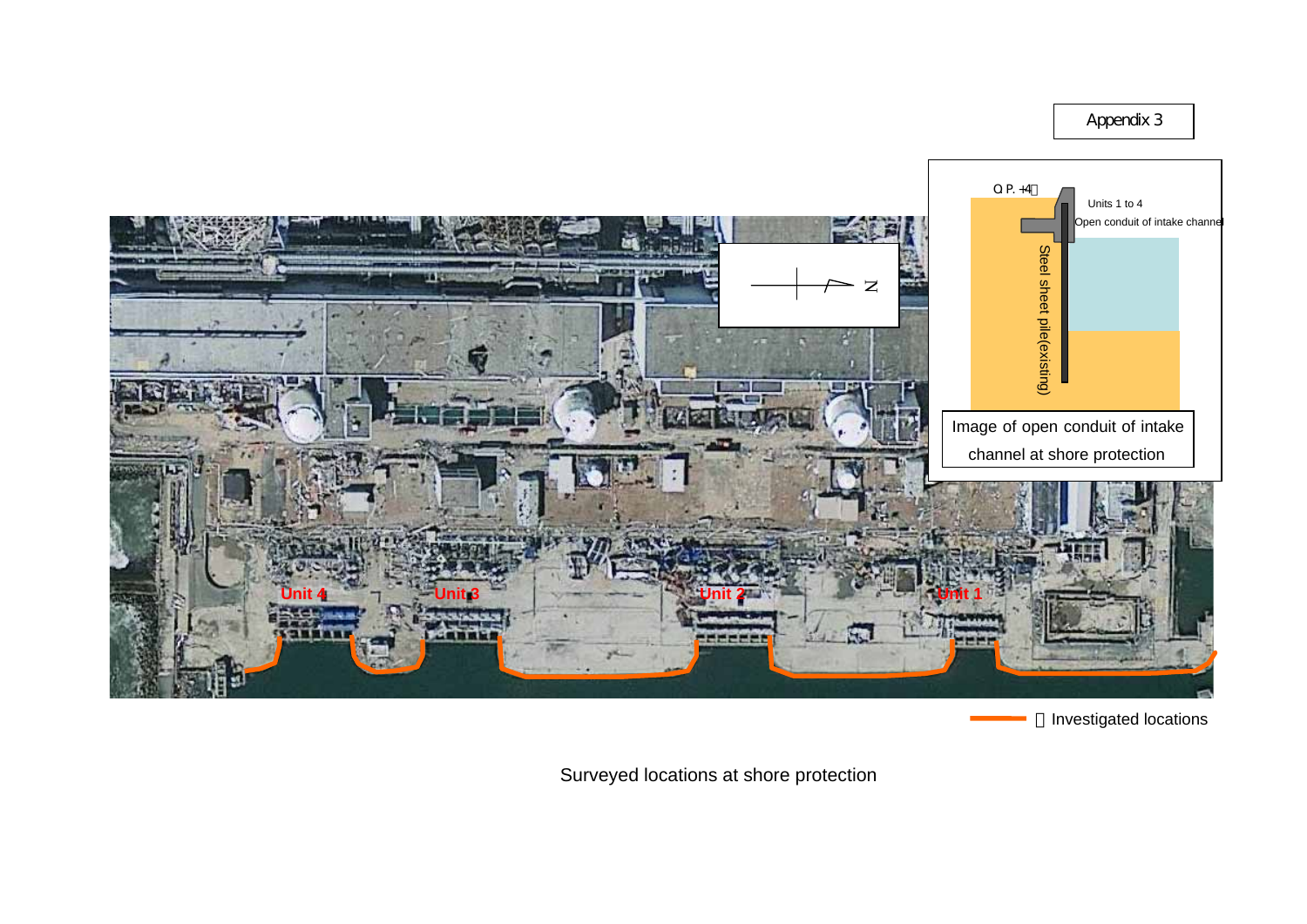Duct penetrating Turbine Building (Sea Side)



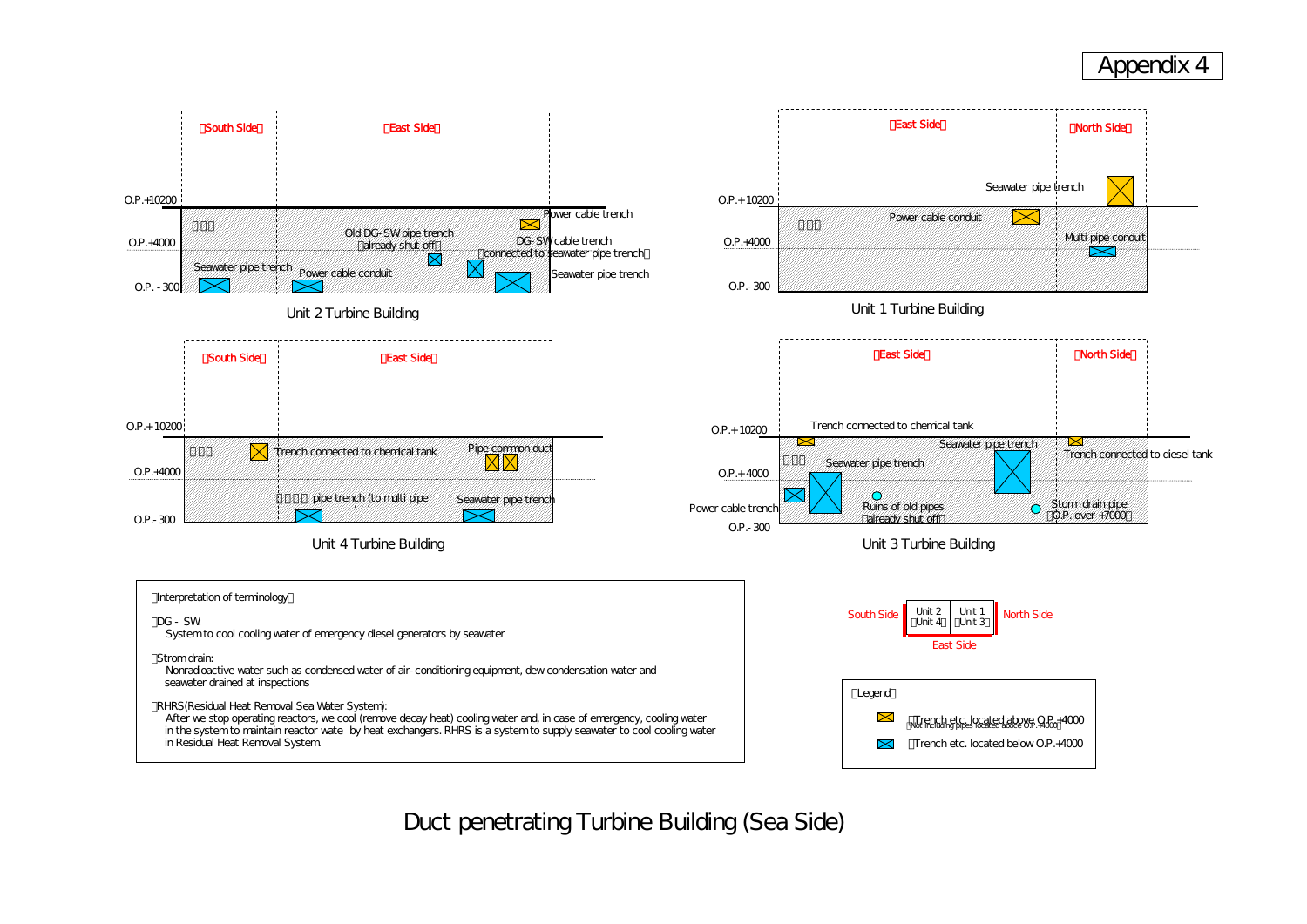| rench connected to chemical tank            |  |
|---------------------------------------------|--|
| rench for fuel oil tank pipe                |  |
| rench for diesel oil tank pipe              |  |
| levation of base slab of structure (O.P.mm) |  |
| levation of base slab of structure (O.P.mm) |  |
| (O.P. equal to or above 4000mm)             |  |
|                                             |  |



Location Map of Trenches and Pipe Lines on Sea Side

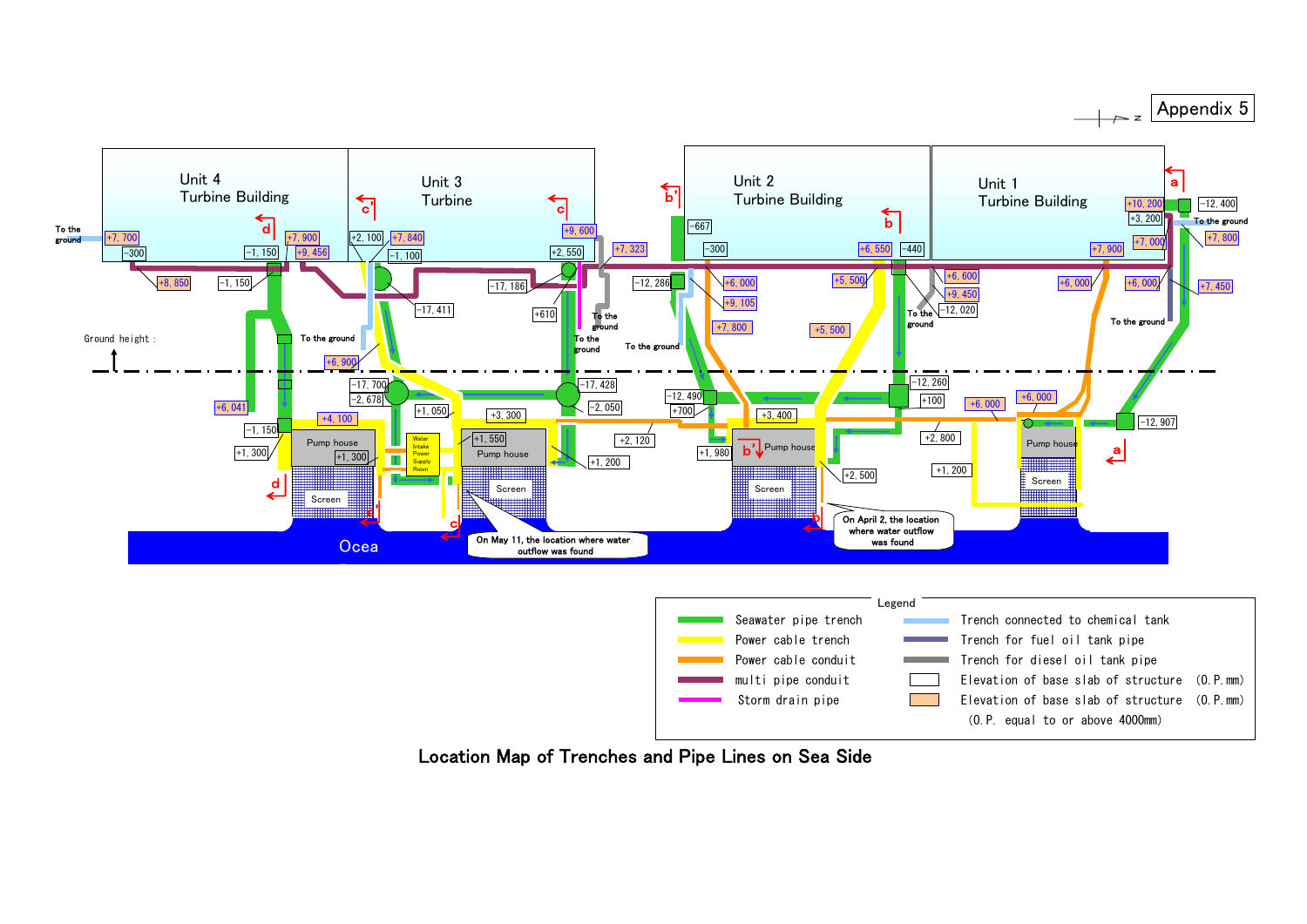

Cross Sectional View of Trenches and Pipe Lines on Sea Side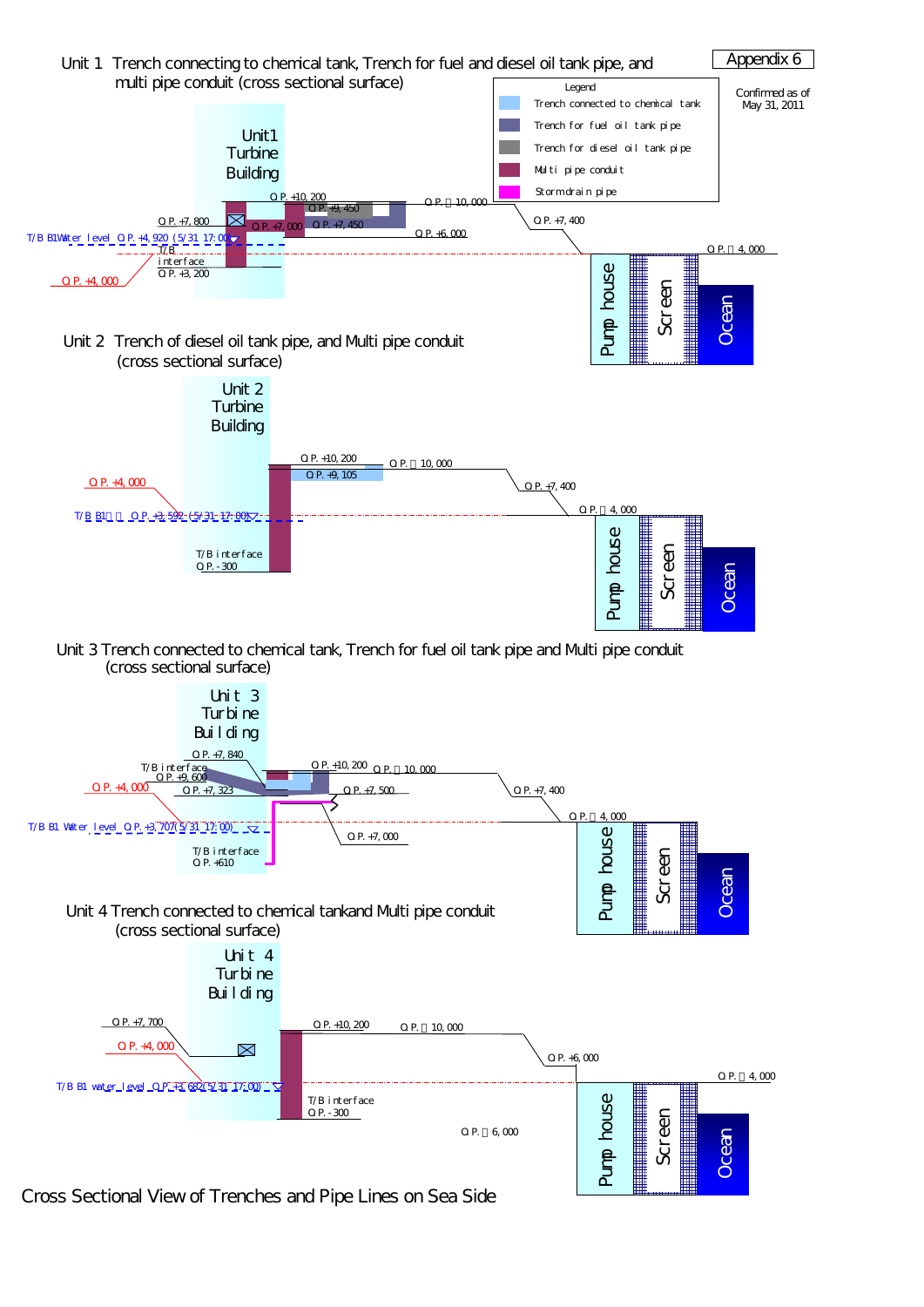Appendix 7

#### Trench on the east side of Turbine Building Unit Name of Trench Route Route Route Route Route Route Relation interface on turbine building Height of connection oftrench to oceansidePossibility of leakage of contaminatedwaterUnit 1 Turbine building Multi pipe conduit (vertical shaft) ~Trench connected to chemical tank~Chemical tankO.P.+3,200 Multi pipe conduit (vertical shaft))  $O.P.+7,800$   $\times$ Unit 1 Turbine building Multi pipe conduit (vertical shaft) Trench for fuel oil tank pipe Opening  $O.P. + 3,200$ (Multi pipe conduit (vertical shaft))  $O.P.+7.45O$   $\times$ Unit 1 Turbine building Multi pipe conduit (vertical shaft) Trench for diesel oil tank pipe~Manhole on the east side  $O.P.+3,200$ Multi pipe conduit (vertical shaft))  $O.P. +9.45O$   $\times$  $\mathfrak{D}$ Unit 2 Turbine building Multi pipe conduit (vertical shaft)~Trench connected to chemical tank ~Chemical tank $O.P.-300$ (Multi pipe conduit (vertical shaft))  $O.P. +9.105$   $\times$ Unit 3 Turbine building Trench connected to chemical tank~Chemical tank $OP + 7,840$ (Trench connectedto chemical tank)Same ason the left <sup>×</sup> Unit 3 Turbine building Trench for diesel oil tank pipe Trench for fuel oil tank pipe~Unit 4 side  $O.P. +9.600$ (Trench for diesel oiltank pipe) Same ason the left  $\qquad \qquad \times$ Unit 3 Turbine building Trench for diesel oil tank pipe Diesel oil tank  $OP + 9.600$ (Trench for diesel oiltank pipe) Same as on the left  $\qquad \qquad \times$ Unit 3 Turbine building Storm drain treatment building  $\begin{bmatrix} 0.1 & . & . & . \ 0.1 & . & . & . & . \ 0.1 & . & . & . & . \end{bmatrix}$  O.P.+7,000<sup>2</sup>  $\rightarrow$  × Unit 4 Turbine building Trench connected to chemical tank~Chemical tankO.P.+7,700 (Trench connectedto chemical tank)Same ason the left $\mathbf{H}$   $\mathbf{X}$ Unit 4 Turbine building~Trench for fuel oil tank pipe ~Unit 3 side $O.P. +9.456$ (Trench for fuel oil tank pipe) Same as on the left $\mathbf{H}$   $\mathbf{X}$ Trench connectedto chemical tankName of TrenchTrench for dieseloil tank pipe Trench for fueloil tank pipe Trench connectedto chemical tankTrench connectedto chemical tankTrench for fuel oil tank pipe Trench for dieseloil tank pipe Trench connectedto chemical tankTrench for fuel oil tank pipe 14Storm drain pipe 3

1) Height of pipe in a duct penetrating the turbine building

2) Height of passing-through pipe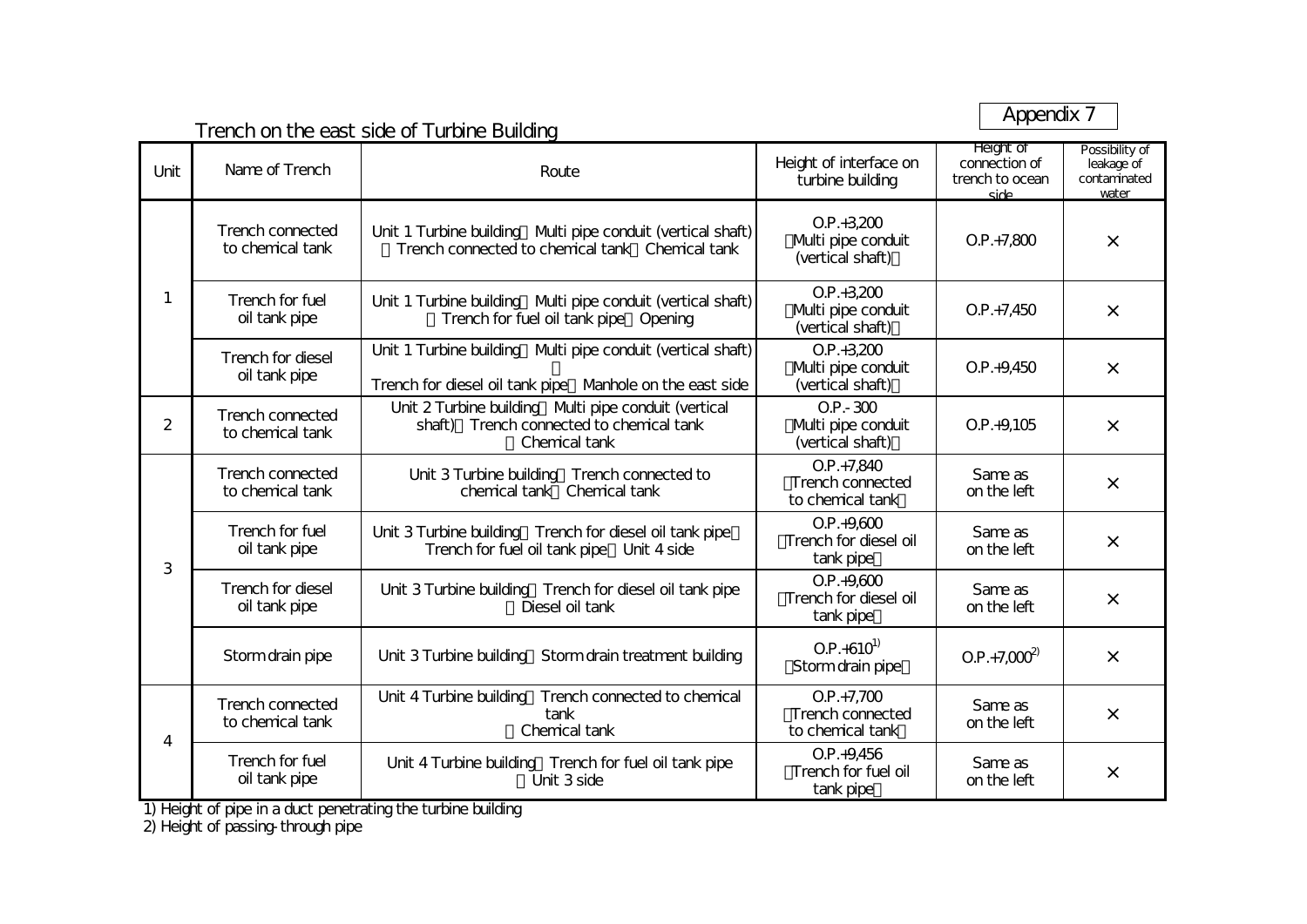



Vertical view of seawater pipe trench of Units 1 to 4 (1/2)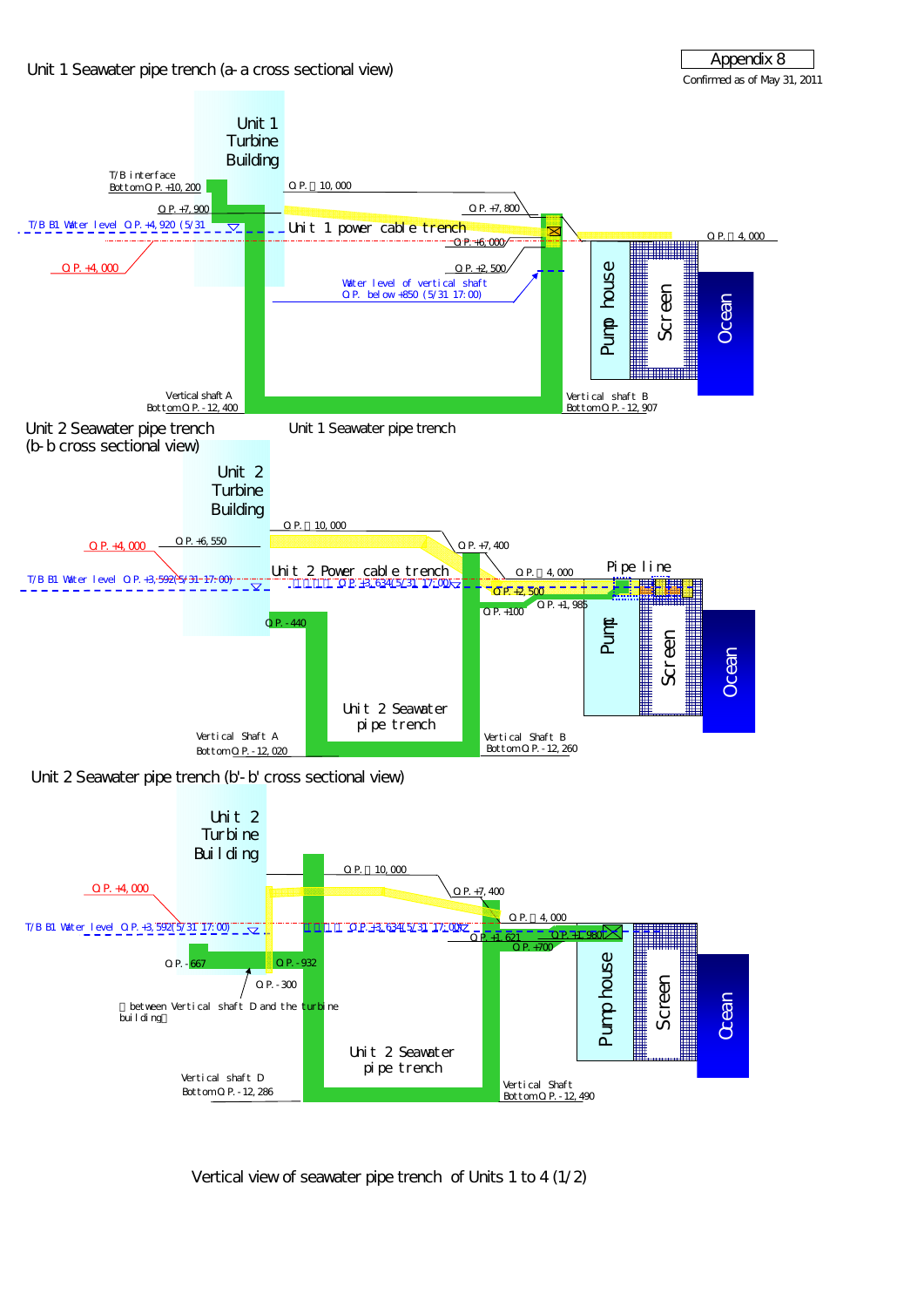Unit 3 Seawater pipe trench (c-c cross sectional view)

Confirmed as of May 31, 2011



### Unit 3 Seawater pipe trench (c'-c' cross sectional view)



Vertical view of seawater pipe trench of Units 1 to 4 (2/2)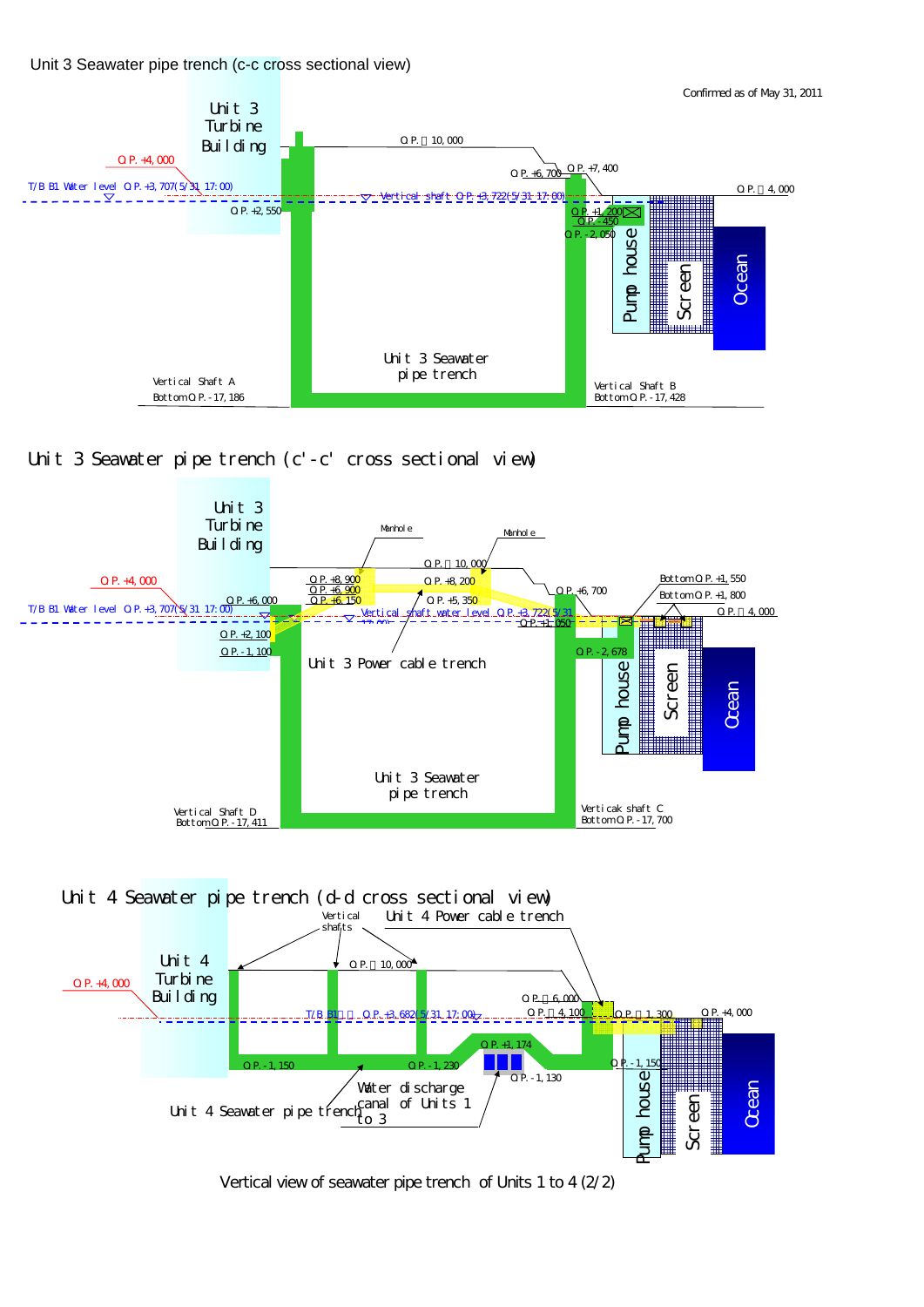## Map of Survey Result of Inflow Route of Radioactive Water (Unit 1 and 2)

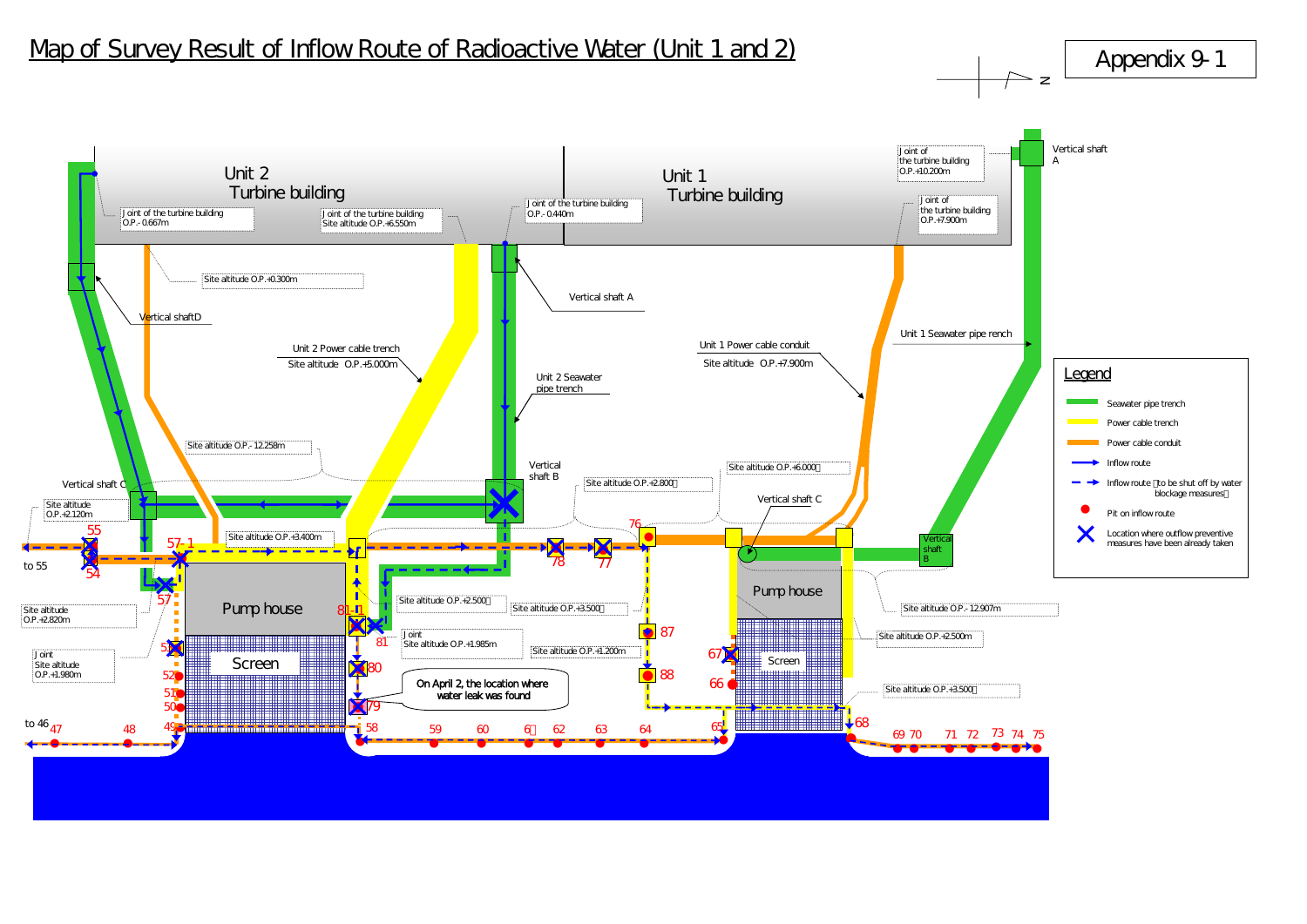## Map of Survey Result of Inflow Route of Radioactive Water (Unit 3 and 4)





 $\geq$  z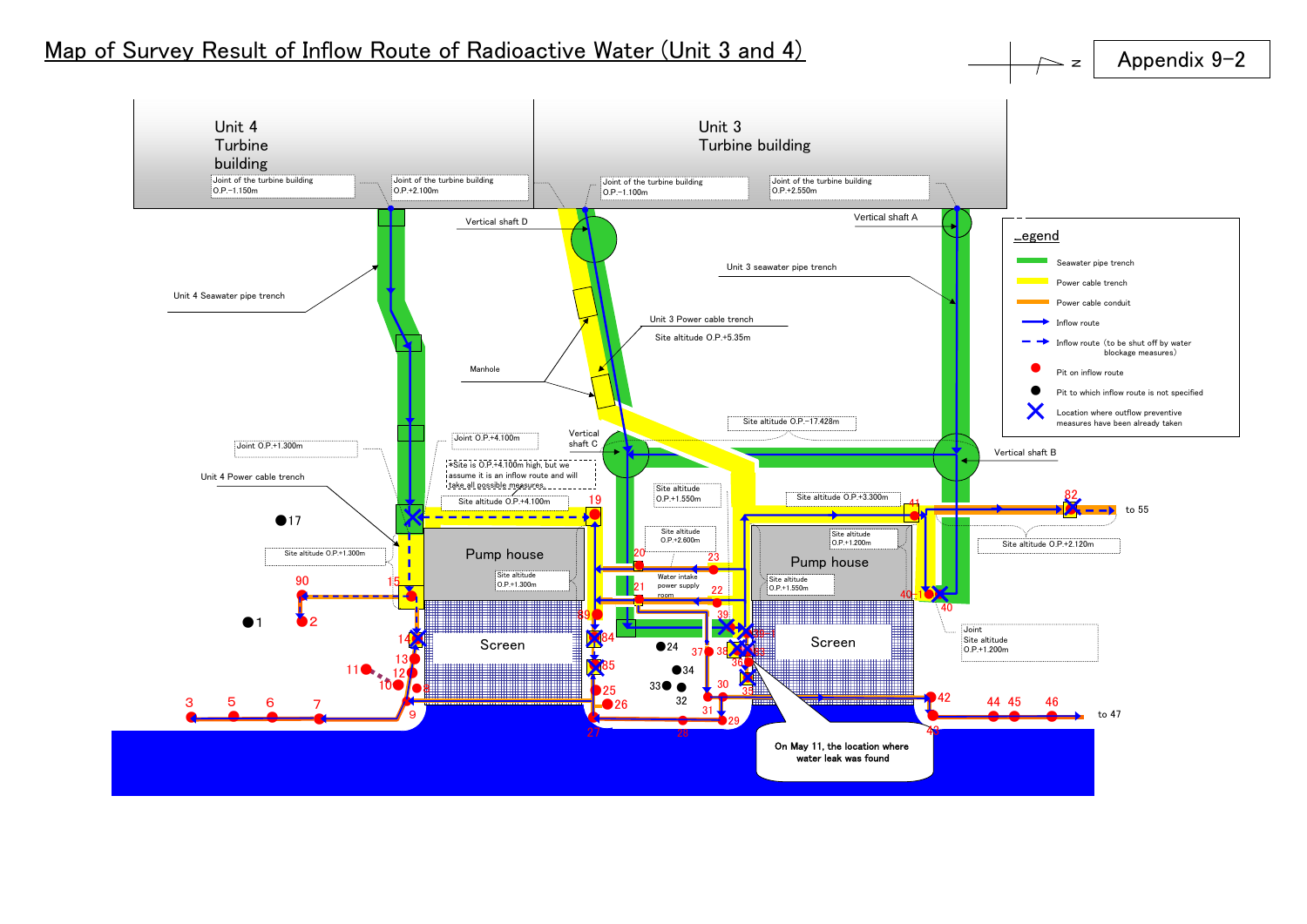## Appendix 10

## Units 1 to 4 survey list of yard pits on sea side

|                         |                |                       |                          | Lid/MH         |                               | Water                      |                       |  |  |
|-------------------------|----------------|-----------------------|--------------------------|----------------|-------------------------------|----------------------------|-----------------------|--|--|
| Unit                    | No             | Date of investigation | Existence<br>(yes or no) | Open or Closed | Existence or<br>Non-existence | Depth from<br>top edge(mm) | Inflow<br>(yes or no) |  |  |
| 4                       | $\mathbf{1}$   | <b>May 13</b>         | no                       | open           | yes                           | 680                        | no                    |  |  |
| 4                       | $\overline{2}$ | <b>May 13</b>         | $\mathsf{no}$            | open           | yes                           | 560                        | $\mathsf{no}$         |  |  |
| 4                       | 3              | <b>May 13</b>         | yes                      | closed         | no                            |                            | no                    |  |  |
| 4                       | 5              | <b>May 13</b>         | no                       | open           | yes                           | 800                        | no                    |  |  |
| $\overline{4}$          | 6              | <b>May 13</b>         | no                       | open           | $\mathsf{no}$                 | $\overline{\phantom{a}}$   | no                    |  |  |
| 4                       | $\overline{7}$ | <b>May 13</b>         | no                       | open           | $\mathsf{no}$                 | ÷,                         | no                    |  |  |
| $\pmb{4}$               | 8              | <b>May 13</b>         | yes                      | closed         | $\mathsf{no}$                 | $\blacksquare$             | no                    |  |  |
| $\overline{\mathbf{4}}$ | 9              | <b>May 13</b>         | no                       | open           | no                            | $\overline{\phantom{a}}$   | $\mathsf{no}$         |  |  |
| 4                       | 10             | <b>May 13</b>         | no                       | open           | $\mathsf{no}$                 | $\overline{\phantom{a}}$   | no                    |  |  |
| 4                       | 11             | <b>May 13</b>         | no                       | open           | yes                           | 360                        | no                    |  |  |
| 4                       | 12             | <b>May 13</b>         | $\mathsf{no}$            | open           | $\mathsf{no}$                 | $\overline{\phantom{a}}$   | no                    |  |  |
| 4                       | 13             | <b>May 13</b>         | yes                      | open           | yes                           | 1,250                      | $\mathsf{no}$         |  |  |
| 4                       | 14             | May 13 and 14         | yes                      | open           | $\mathsf{no}$                 | $\overline{\phantom{a}}$   | no                    |  |  |
| 4                       | 15             | <b>May 13</b>         | $\mathsf{no}$            | open           | yes                           | 1,090                      | no                    |  |  |
| 4                       | 17             | <b>May 13</b>         | $\mathsf{no}$            | open           | yes                           | 650                        | no                    |  |  |
| 4                       | 19             | <b>May 13</b>         | no                       | open           | yes                           | 3600                       | no                    |  |  |
| 4                       | 20             | <b>May 13</b>         | no                       | open           | yes                           | 1,450                      | no                    |  |  |
| 4                       | 21             | <b>May 13</b>         | no                       | open           | yes                           | 1,300                      | no                    |  |  |
| 4                       | 22             | <b>May 13</b>         | no                       | open           | yes                           | 1,080                      | no                    |  |  |
| 3                       | 23             | <b>May 13</b>         | no                       | open           | yes                           | 1,080                      | no                    |  |  |
| 3                       | 24             | <b>May 13</b>         | no                       | open           | yes                           | 1,000                      | no                    |  |  |
| 3                       | 25             | <b>May 13</b>         | no                       | open           | $\mathsf{no}$                 | ÷,                         | no                    |  |  |
| 3                       | 26             | <b>May 13</b>         | $\mathsf{no}$            | open           | yes                           | 870                        | $\mathsf{no}$         |  |  |
| 3                       | 27             | May 13                | no                       | open           | no                            |                            | no                    |  |  |
| 3                       | 28             | <b>May 13</b>         | $\mathsf{no}$            | open           | no                            |                            | $\mathsf{no}$         |  |  |
| 3                       | 29             | <b>May 13</b>         | no                       | open           | $\mathsf{no}$                 |                            | no                    |  |  |
| 3                       | 30             | <b>May 13</b>         | yes                      | closed         | no                            |                            | $\mathsf{no}$         |  |  |
| 3                       | 31             | <b>May 13</b>         | yes                      | open           | $\mathsf{no}$                 |                            | no                    |  |  |
| 3                       | 32             | <b>May 13</b>         | no                       | open           | yes                           | 1,250                      | no                    |  |  |
| 3                       | 33             | <b>May 13</b>         | no                       | open           | $\mathsf{no}$                 |                            | no                    |  |  |
| 3                       | 34             | <b>May 13</b>         | $\mathsf{no}$            | open           | yes                           | 1,150                      | no                    |  |  |
| 3                       | 35             | <b>May 13</b>         | no                       | open           | yes                           | 820                        | no                    |  |  |
| 3                       | 36             | <b>May 13</b>         | $\mathsf{no}$            | open           | yes                           | 1,200                      | no                    |  |  |
| 3                       | 37             | <b>May 13</b>         | $\mathsf{no}$            | open           | no                            | $\Box$                     | no                    |  |  |
| 3                       | 38             | May 13 and 14         | yes                      | open           | yes                           | 1,500                      | $\mathsf{no}$         |  |  |
| 3                       | 39             | <b>May 13</b>         | yes                      | open           | yes                           | 1,070                      | $\mathsf{no}$         |  |  |
| 3                       | 39-1           | <b>May 13</b>         | yes                      | open           | yes                           | 1,070                      | no                    |  |  |
| 3                       | 40             | <b>May 13</b>         | yes                      | open           | no                            | $\Box$                     | no                    |  |  |
| 3                       | 40-1           | <b>May 13</b>         | yes                      | open           | no                            | ä,                         | no                    |  |  |
| 3                       | 41             | May 13                | $\mathsf{no}$            | open           | yes                           | 1,250                      | no                    |  |  |
| 3                       | 42             | May 13                | no                       | open           | no                            | ä,                         | no                    |  |  |
| 3                       | 43             | <b>May 13</b>         | $\mathsf{no}$            | open           | no                            | $\overline{\phantom{a}}$   | no                    |  |  |
| 3                       | 44             | May 13                | no                       | open           | no                            | $\blacksquare$             | no                    |  |  |
| 3                       | 45             | <b>May 13</b>         | no                       | open           | no                            | $\overline{\phantom{a}}$   | no                    |  |  |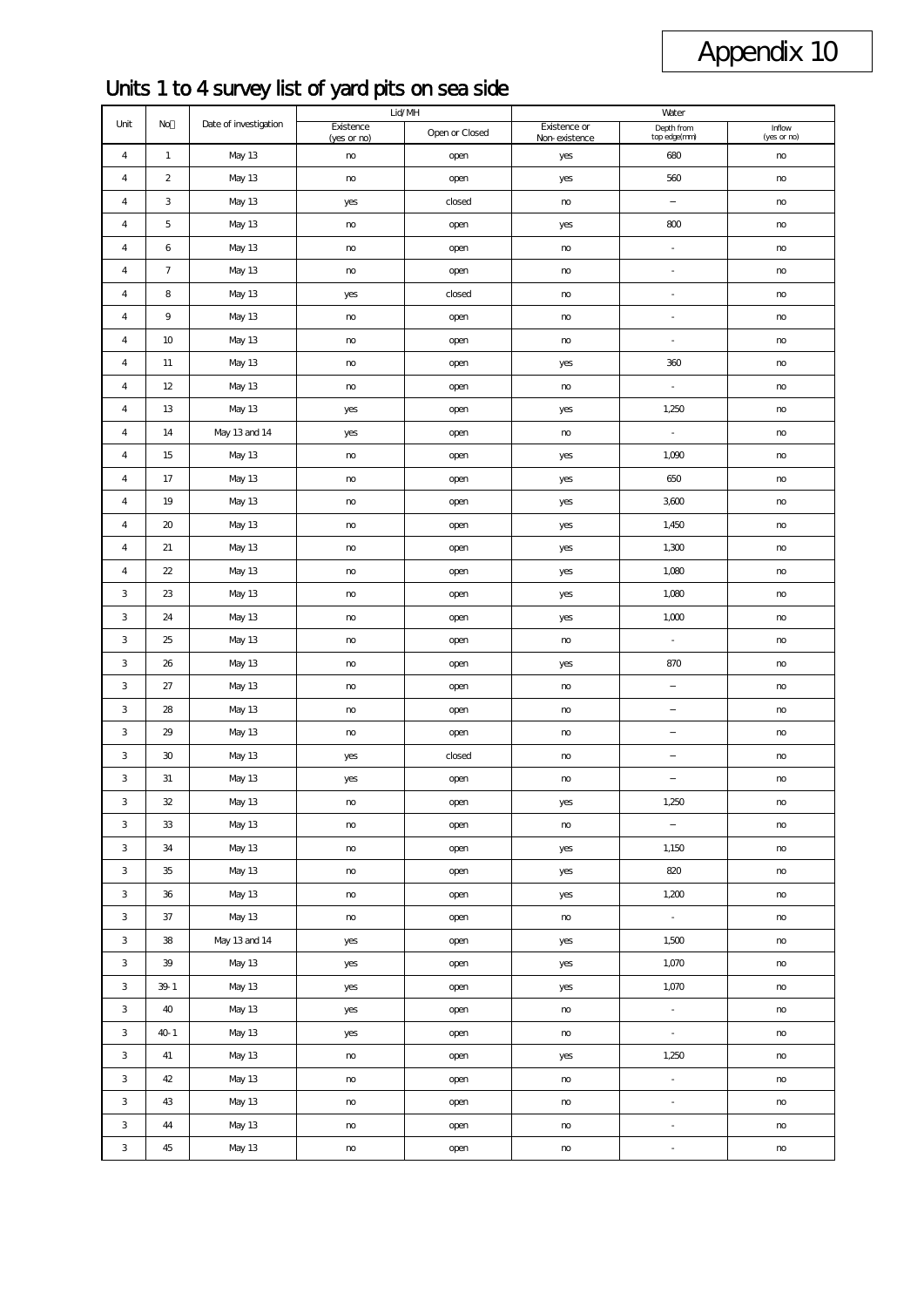|                         |          |                                          |                          | Lid/MH         |               | Water                      |                       |  |
|-------------------------|----------|------------------------------------------|--------------------------|----------------|---------------|----------------------------|-----------------------|--|
| Unit                    | No       | Date of investigation                    | Existence<br>(yes or no) | Open or Closed |               | Depth from<br>top edge(mm) | Inflow<br>(yes or no) |  |
| 3                       | 46       | <b>May 13</b>                            | no                       | open           |               | ÷,                         | no                    |  |
| $\overline{2}$          | 47       | <b>May 13</b>                            | no                       | open           | no            | ä,                         | no                    |  |
| $\overline{2}$          | 48       | <b>May 13</b>                            | no                       | open           | $\mathsf{no}$ | $\blacksquare$             | no                    |  |
| $\overline{2}$          | 49       | May 13                                   | no                       | open           | no            | ä,                         | no                    |  |
| $\mathbf 2$             | 50       | <b>May 13</b>                            | no                       | open           | $\mathsf{no}$ | ä,                         | no                    |  |
| $\overline{\mathbf{c}}$ | 51       | <b>May 13</b>                            | yes                      | closed         | $\mathsf{no}$ | ä,                         | no                    |  |
| $\overline{\mathbf{c}}$ | 52       | <b>May 13</b>                            | no                       | open           | yes           | 1,230                      | no                    |  |
| $\mathbf 2$             | 53       | May 13 and 14                            | yes                      | open           | yes           | 2500                       | $\mathsf{no}$         |  |
| $\mathbf 2$             | 54       | <b>May 13</b>                            | yes                      | closed         | $\mathsf{no}$ | $\blacksquare$             | $\mathsf{no}$         |  |
| $\overline{\mathbf{c}}$ | 55       | May 13 and 14                            | yes                      | closed         | yes           | 1,300                      | $\mathsf{no}$         |  |
| $\mathbf 2$             | 57       | <b>May 13</b>                            | no                       | open           | no            | ÷,                         | no                    |  |
| $\overline{2}$          | $57 - 1$ | <b>May 13</b>                            | $\mathsf{no}$            | open           | $\mathsf{no}$ | $\blacksquare$             | no                    |  |
| $\overline{2}$          | 58       | <b>May 13</b>                            | $\mathsf{no}$            | open           | yes           | 800                        | no                    |  |
| $\overline{2}$          | 59       | <b>May 13</b>                            | $\mathsf{no}$            | open           | $\mathsf{no}$ | $\blacksquare$             | no                    |  |
| $\overline{2}$          | 60       | <b>May 13</b>                            | $\mathsf{no}$            | open           | $\mathsf{no}$ | ÷,                         | no                    |  |
| $\mathbf{1}$            | 61       | <b>May 13</b>                            | no                       | open           | yes           | 1,950                      | $\mathsf{no}$         |  |
| $\mathbf{1}$            | 62       | <b>May 13</b>                            | no                       | open           | no            | $\overline{\phantom{a}}$   | $\mathsf{no}$         |  |
| $\mathbf{1}$            | 63       | <b>May 13</b>                            | no                       | open           | no            | $\overline{\phantom{a}}$   | no                    |  |
| $\mathbf{1}$            | 64       | <b>May 13</b>                            | yes                      | open           | $\mathsf{no}$ | $\overline{\phantom{a}}$   | no                    |  |
| $\mathbf{1}$            | 65       | <b>May 13</b>                            | no                       | open           | no            | $\overline{\phantom{a}}$   | $\mathsf{no}$         |  |
| $\mathbf{1}$            | 66       | <b>May 13</b>                            | no                       | open           | yes           | 1,500                      | $\mathsf{no}$         |  |
| $\mathbf{1}$            | 67       | May 13 and 14                            | yes                      | open           | no            | $\overline{\phantom{a}}$   | $\mathsf{no}$         |  |
| $\mathbf{1}$            | 68       | <b>May 13</b>                            | yes                      | closed         | no            | $\overline{\phantom{a}}$   | no                    |  |
| $\mathbf{1}$            | 69       | May 13                                   | yes                      | open           | no            | $\overline{\phantom{a}}$   | no                    |  |
| $\mathbf{1}$            | 70       | <b>May 13</b>                            | yes                      | open           | no            | $\overline{\phantom{a}}$   | no                    |  |
| $\mathbf{1}$            | 71       | May 13                                   | yes                      | open           | yes           | 1,900                      | no                    |  |
| $\mathbf{1}$            | 72       | <b>May 13</b>                            | yes                      | open           | no            | ä,                         | no                    |  |
| $\mathbf{1}$            | 73       | <b>May 13</b>                            | $\mathsf{no}$            | open           | yes           | 2520                       | $\mathsf{no}$         |  |
| $\mathbf{1}$            | 74       | May 13                                   | no                       | open           | no            |                            | no                    |  |
| $\mathbf{1}$            | 75       | <b>May 13</b>                            | no                       | open           | no            | $\overline{\phantom{a}}$   | no                    |  |
| $\mathbf{1}$            | 76       | <b>May 14</b>                            | $\mathsf{no}$            | open           | $\mathsf{no}$ | ä,                         | $\mathsf{no}$         |  |
| $\overline{\mathbf{c}}$ | 77       | <b>May 14</b>                            | yes                      | open           | no            | $\overline{\phantom{a}}$   | $\mathsf{no}$         |  |
| $\overline{\mathbf{c}}$ | 78       | <b>May 14</b>                            | yes                      | closed         | no            | $\overline{\phantom{a}}$   | no                    |  |
| $\overline{c}$          | 79       | Already shut off<br>(confirmed on May 13 |                          |                |               |                            |                       |  |
| $\mathbf 2$             | 80       | Already shut off<br>(confirmed on May 13 |                          |                |               |                            |                       |  |
| $\overline{c}$          | 81       | Already shut off<br>(confirmed on May 13 |                          |                |               |                            |                       |  |
| $\overline{c}$          | $81 - 1$ | Already shut off<br>(confirmed on May 24 |                          |                |               |                            |                       |  |
| $\overline{2}$          | 82       | Already shut off<br>(confirmed on May 13 |                          |                |               |                            |                       |  |
| 3                       | 83       | Already shut off<br>(confirmed on May 13 |                          |                |               |                            |                       |  |
| $\pmb{4}$               | 84       | Already shut off<br>(confirmed on May 13 |                          |                |               |                            |                       |  |
| $\pmb{4}$               | 85       | Already shut off<br>(confirmed on May 13 |                          |                |               |                            |                       |  |
| $\mathbf{1}$            | 87       | <b>May 24</b>                            | no                       | open           | yes           | 1200                       | no                    |  |
| $\mathbf{1}$            | 88       | <b>May 24</b>                            | no                       | open           | yes           | 1200                       | no                    |  |
| $\pmb{4}$               | 89       | <b>May 24</b>                            | yes                      | open           | yes           | 500                        | $\mathsf{no}$         |  |
| $\mathbf{1}$            | 90       | <b>May 24</b>                            | yes                      | open           | $\mathsf{no}$ |                            | no                    |  |

Pit 4, 16, 18, 56 and 86 are regarded as missing ones, as we could not confrim them in the on-the-spot investigation. Existence of Pit 1,17,24,32,33 and 34 could not be confirmed on maps.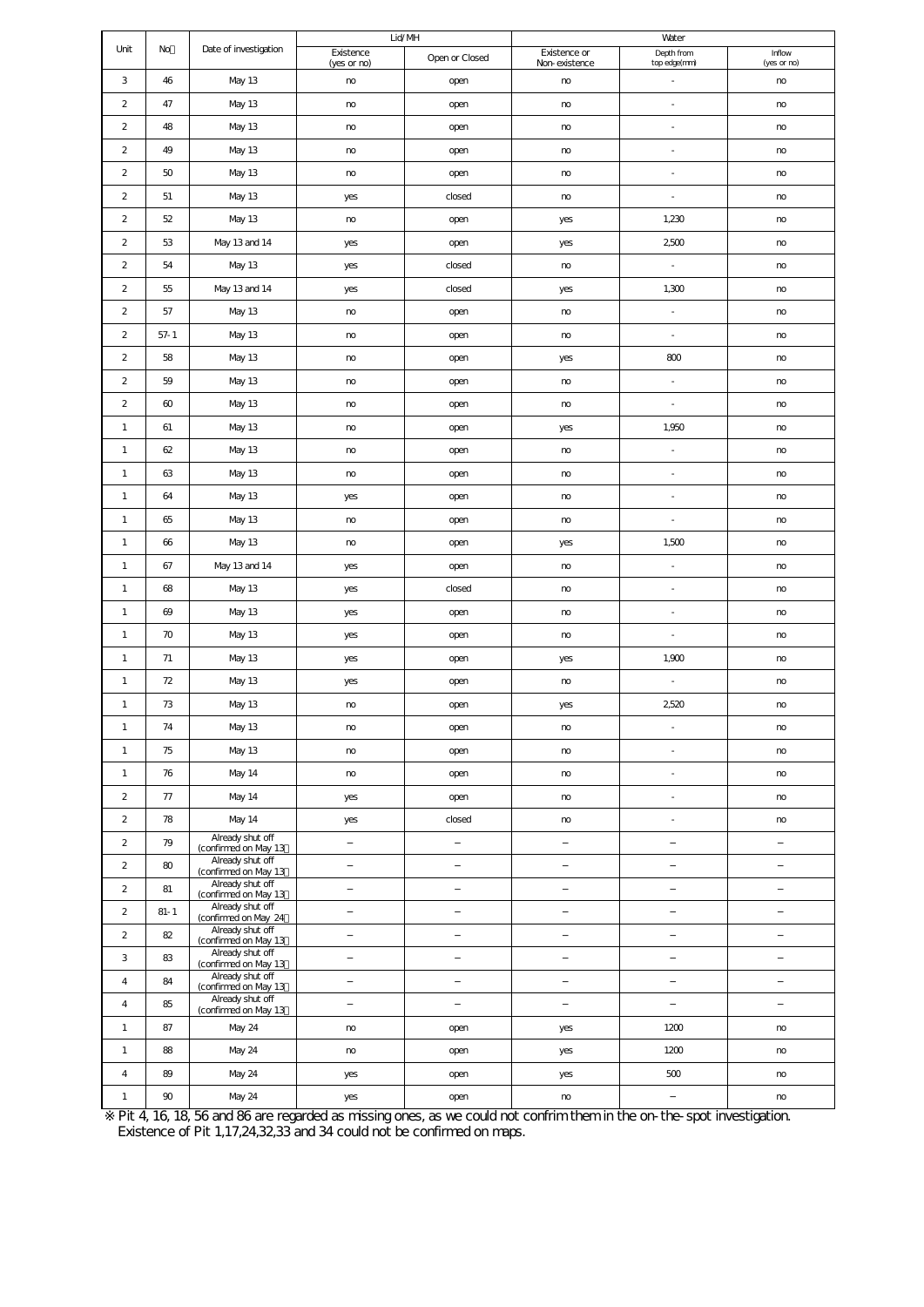



## Shore protection Survey Result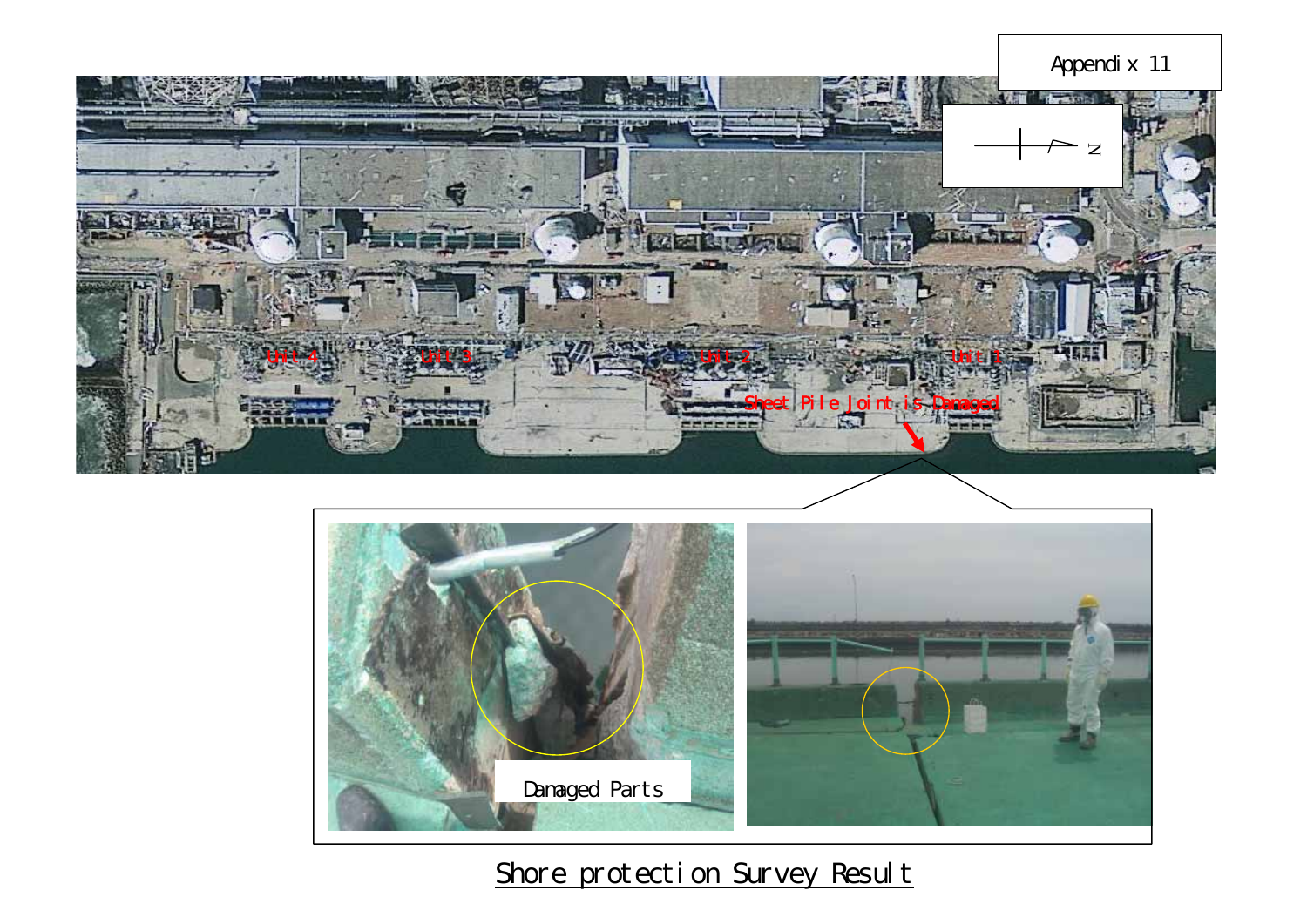

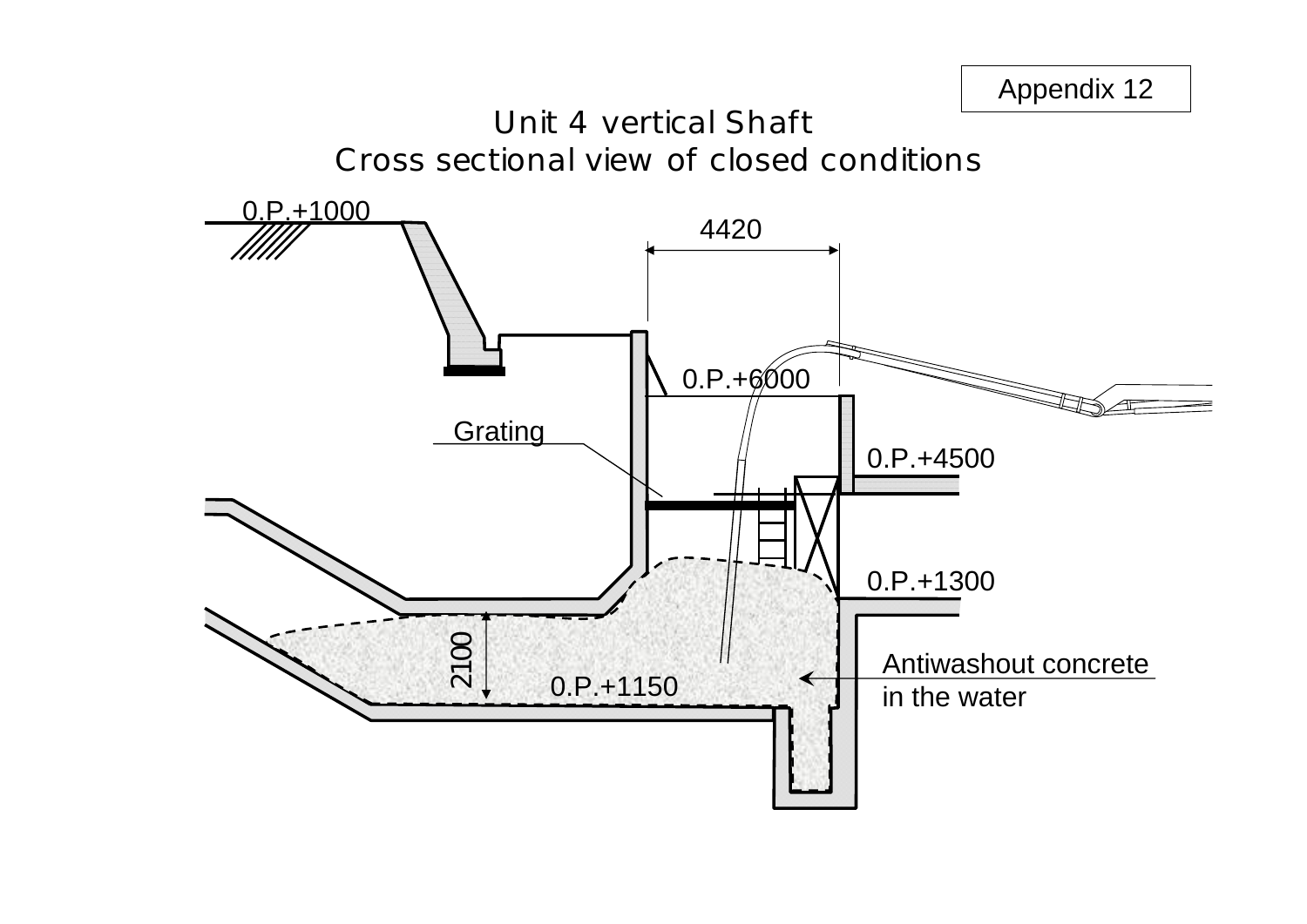## Unit 2 vertical Shaft BCross sectional view of closed conditions Appendix 13

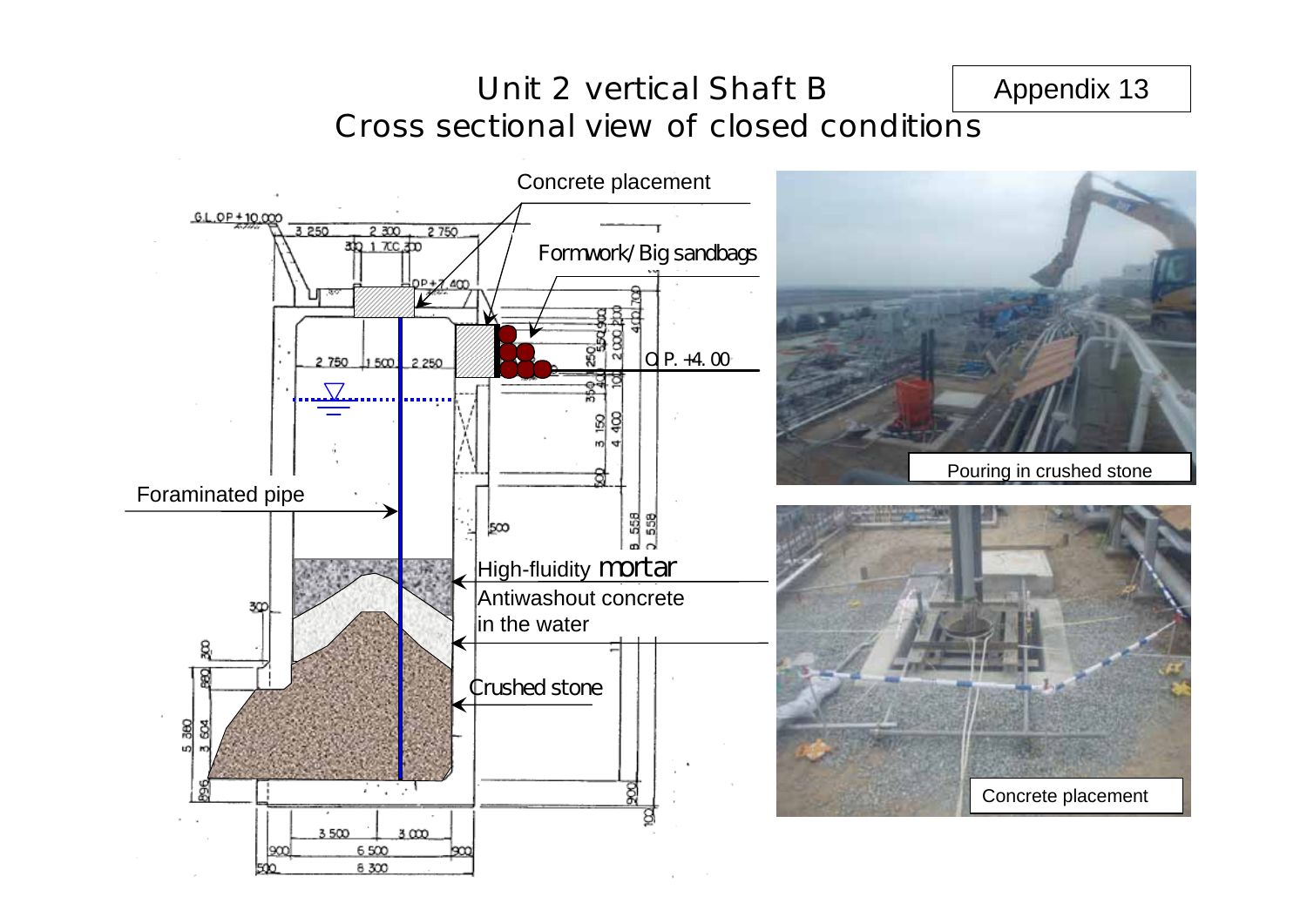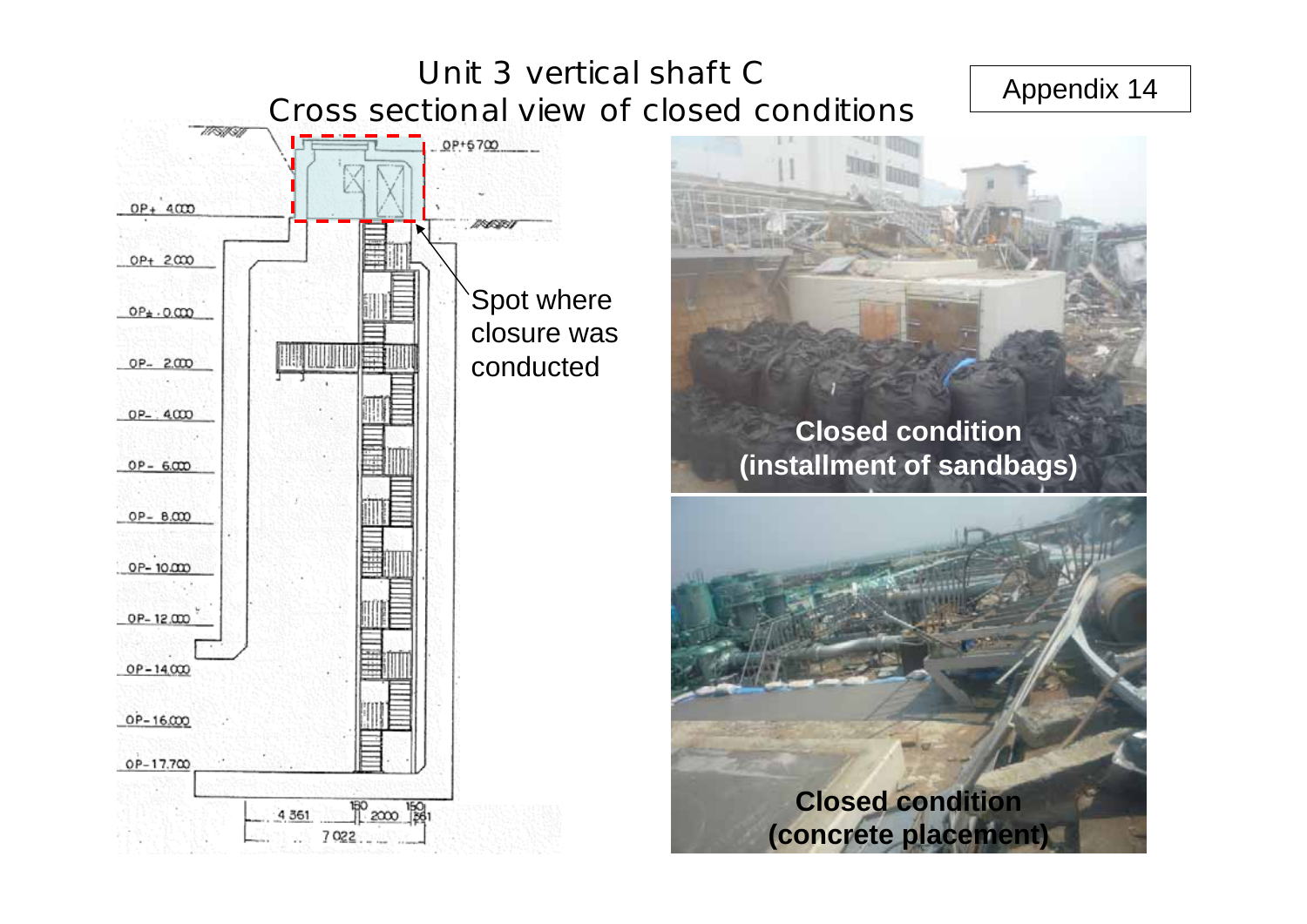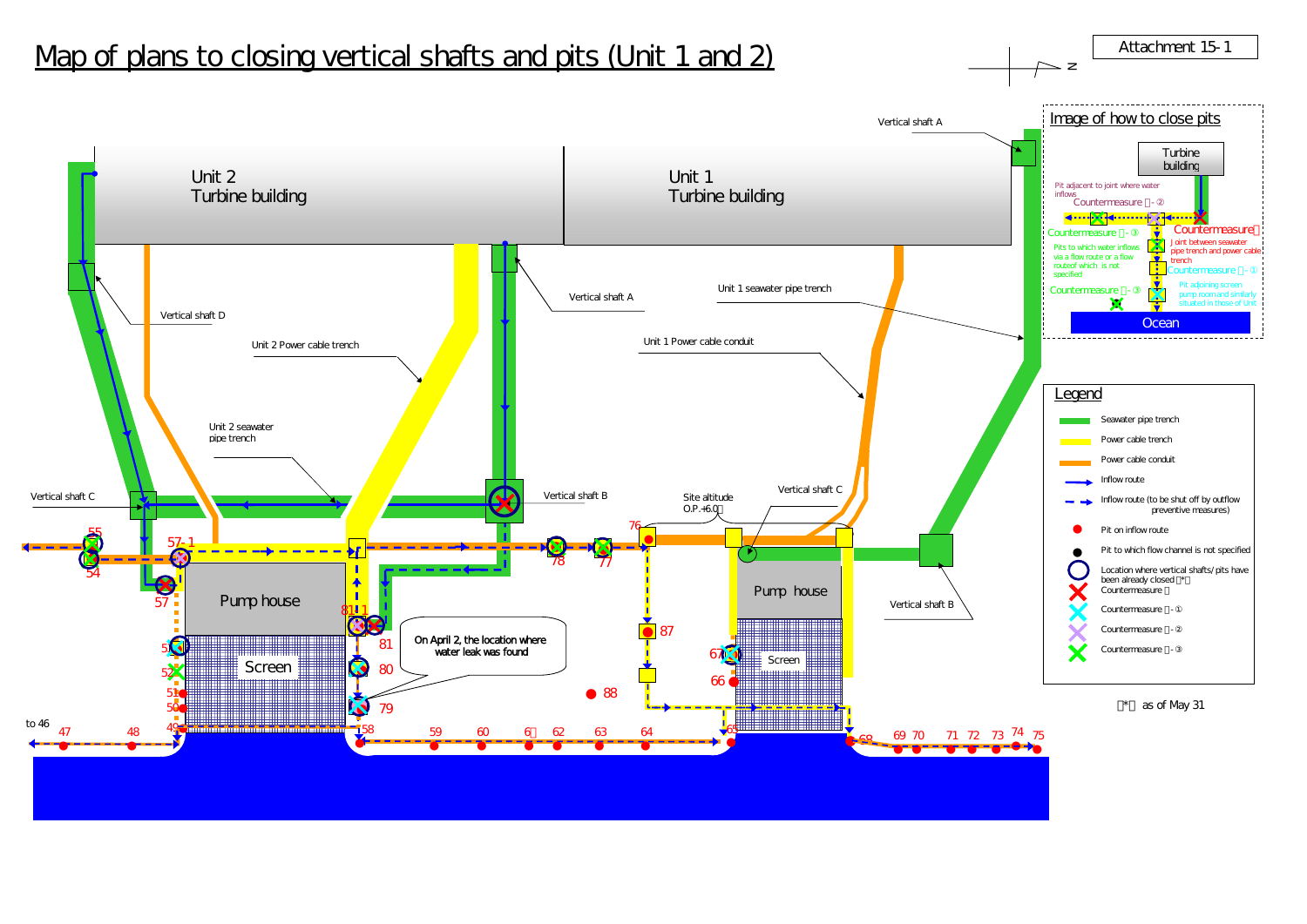# Map of plans to closing vertical shafts and pits (Unit 3 and 4)  $\longrightarrow$   $\longrightarrow$   $\longrightarrow$   $\longrightarrow$  Appendix 15-2





 $\triangleright$  z

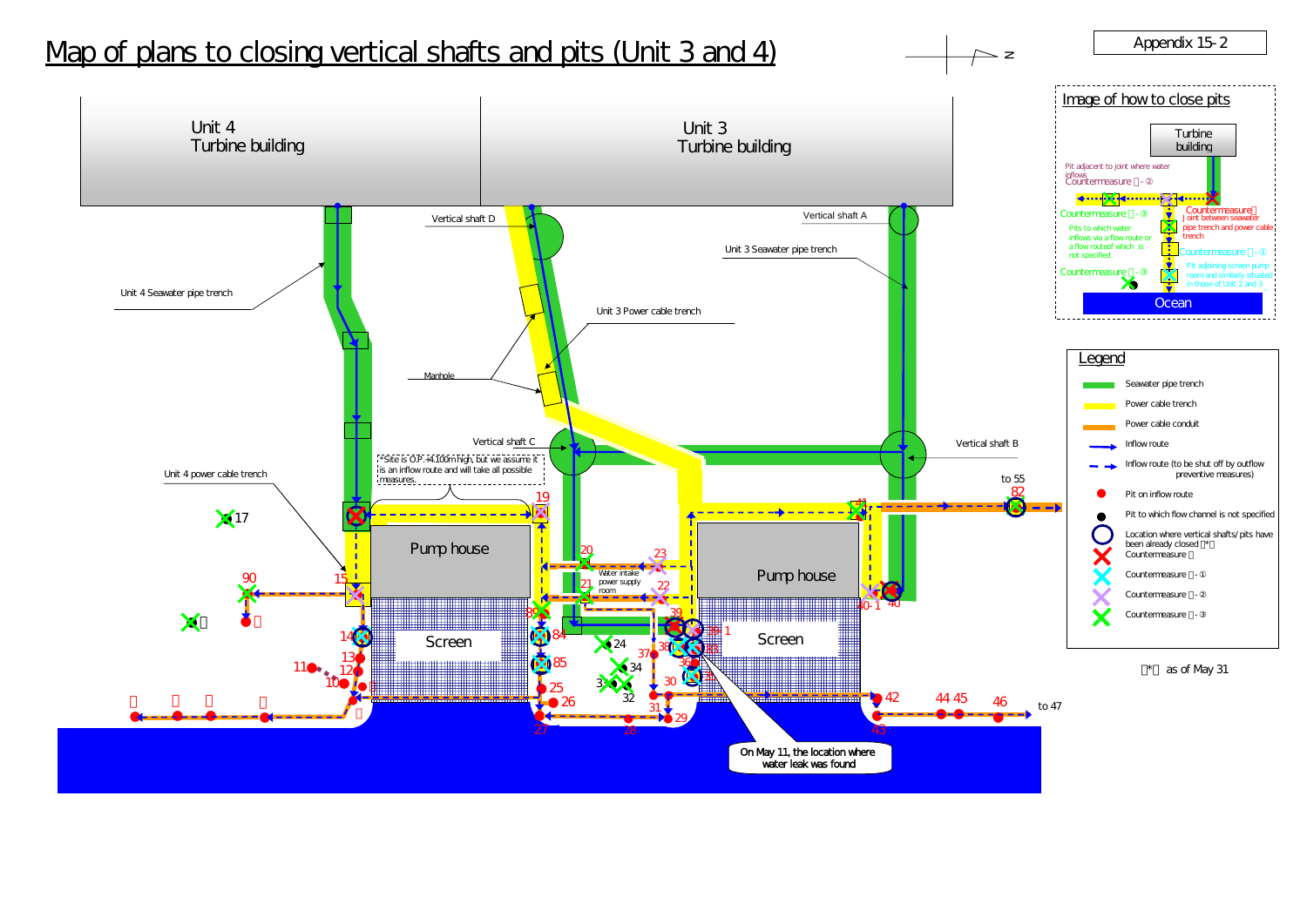## Outline of closing pits

| <b>Construction method</b>                                                 | Outline                                                                                                                                                                                                                                                                                                                                                                                                                  |
|----------------------------------------------------------------------------|--------------------------------------------------------------------------------------------------------------------------------------------------------------------------------------------------------------------------------------------------------------------------------------------------------------------------------------------------------------------------------------------------------------------------|
| LW Injection<br>Injection of chemical substances of<br>liquid glass cement | If we may have difficulty in adequately filling up normal concrete due to conditions how rubble and cables<br>etc. remain, we adopt LW injection method that high-fluidity liquid glass and cement are injected at the<br>same time. If contaminated water flows though crushed stone layers located in the lower part of power<br>cable conduits, the LW injection method can be used to conduct the blockage of water. |
| Concrete placement                                                         | If we have less difficulty in the approach of heavy machinery etc. due to conditions of rubble, we close pits<br>by direct concrete placement. In pits such as power cable trenches where power cables are installed, we  <br>conduct concrete placement after cutting cables to the possible extent.                                                                                                                    |



LW injection case [No.40] Concrete placement case [No.84]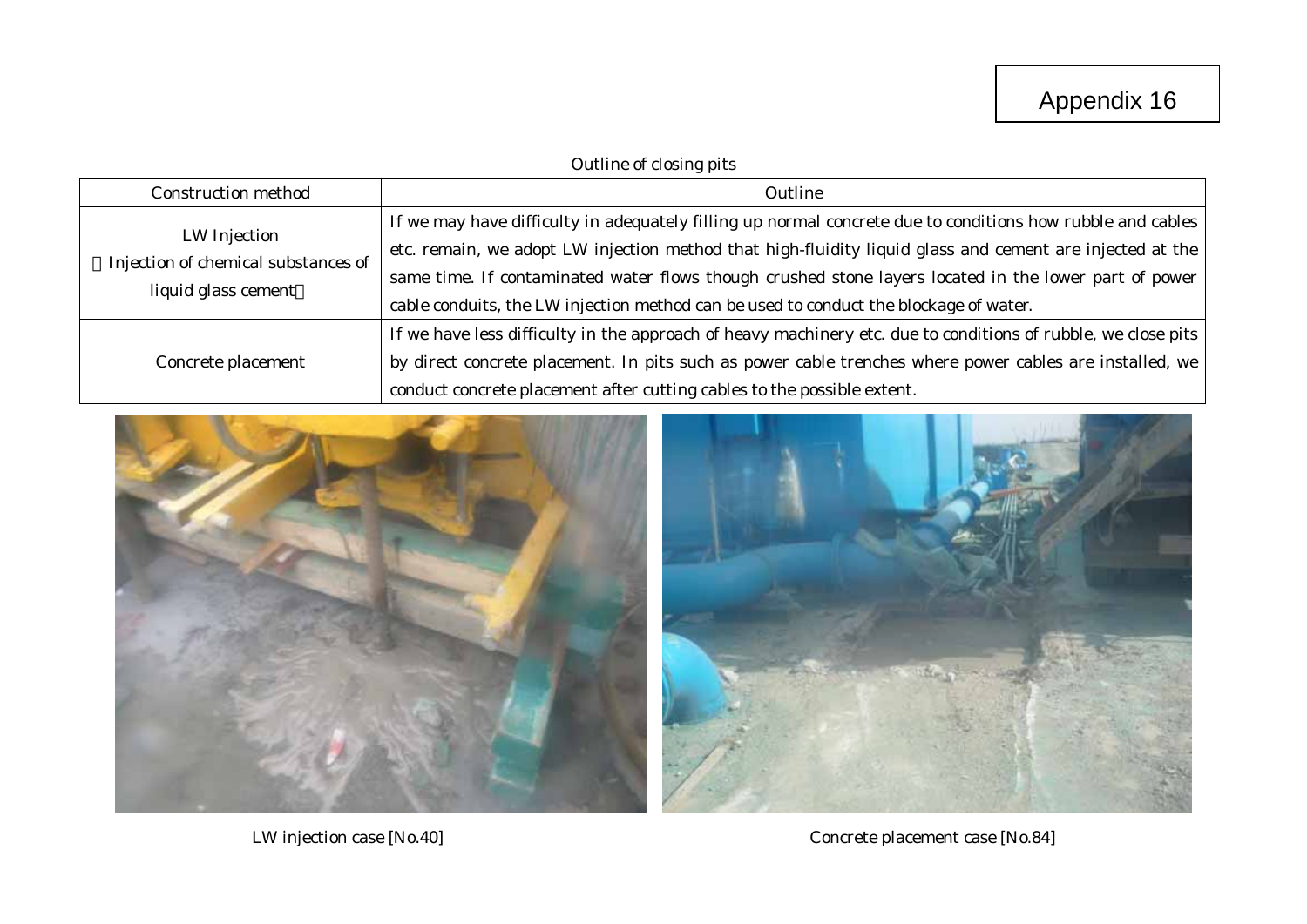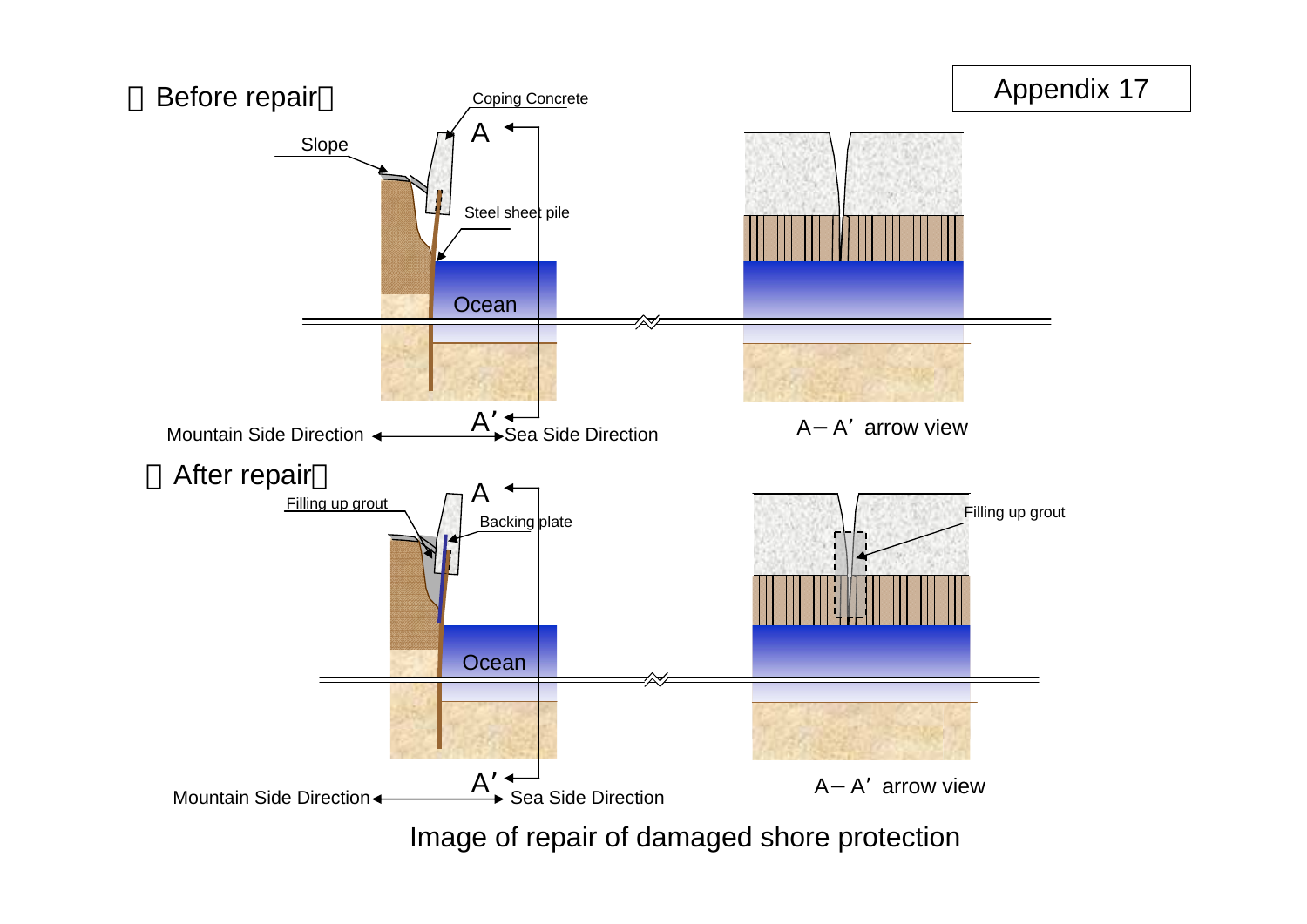Dispersion prevention measures (installation of sliding timber weir in front of screen pump house: example of Unit 2)

## Appendix 18